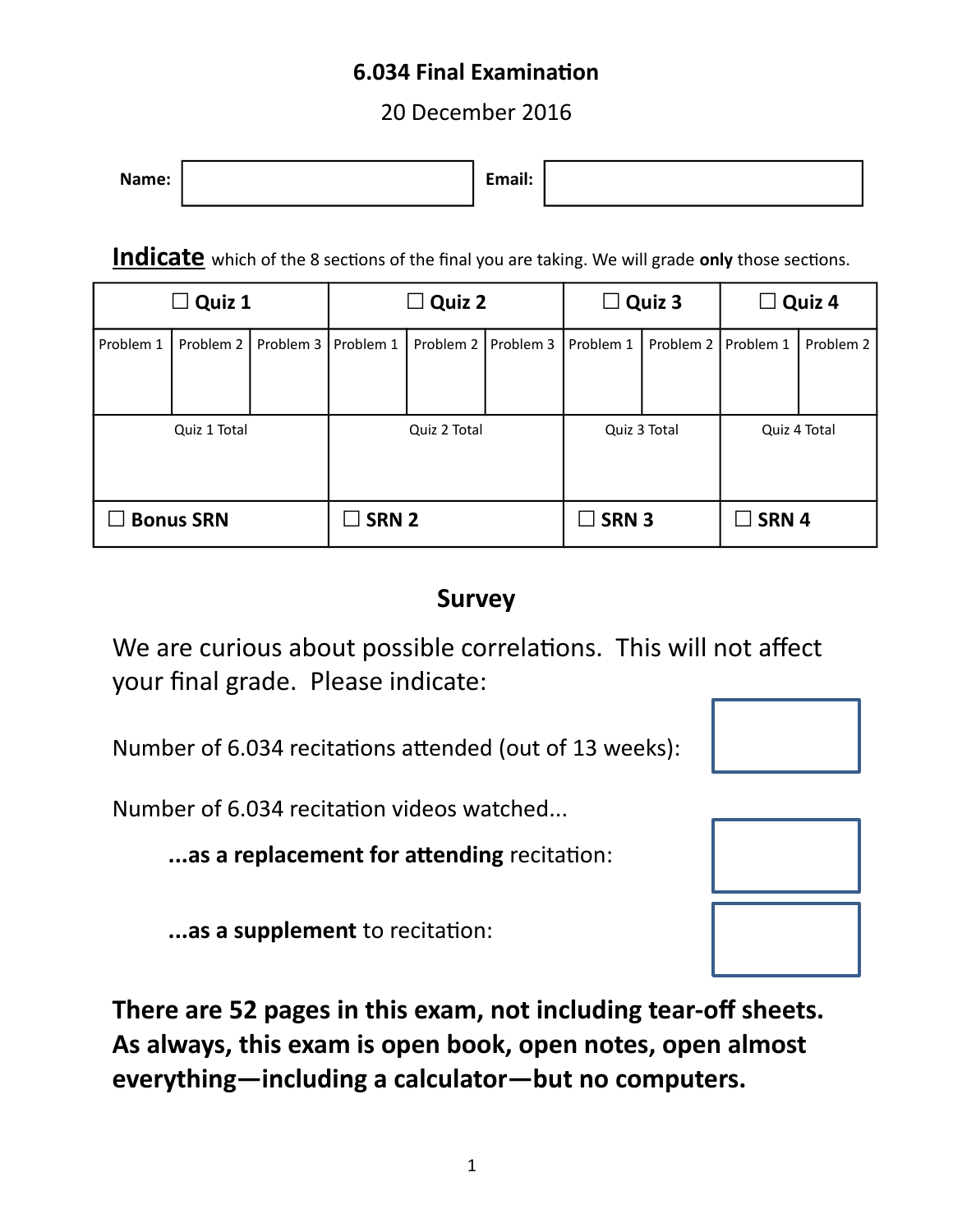(There is no quiz material on this page.)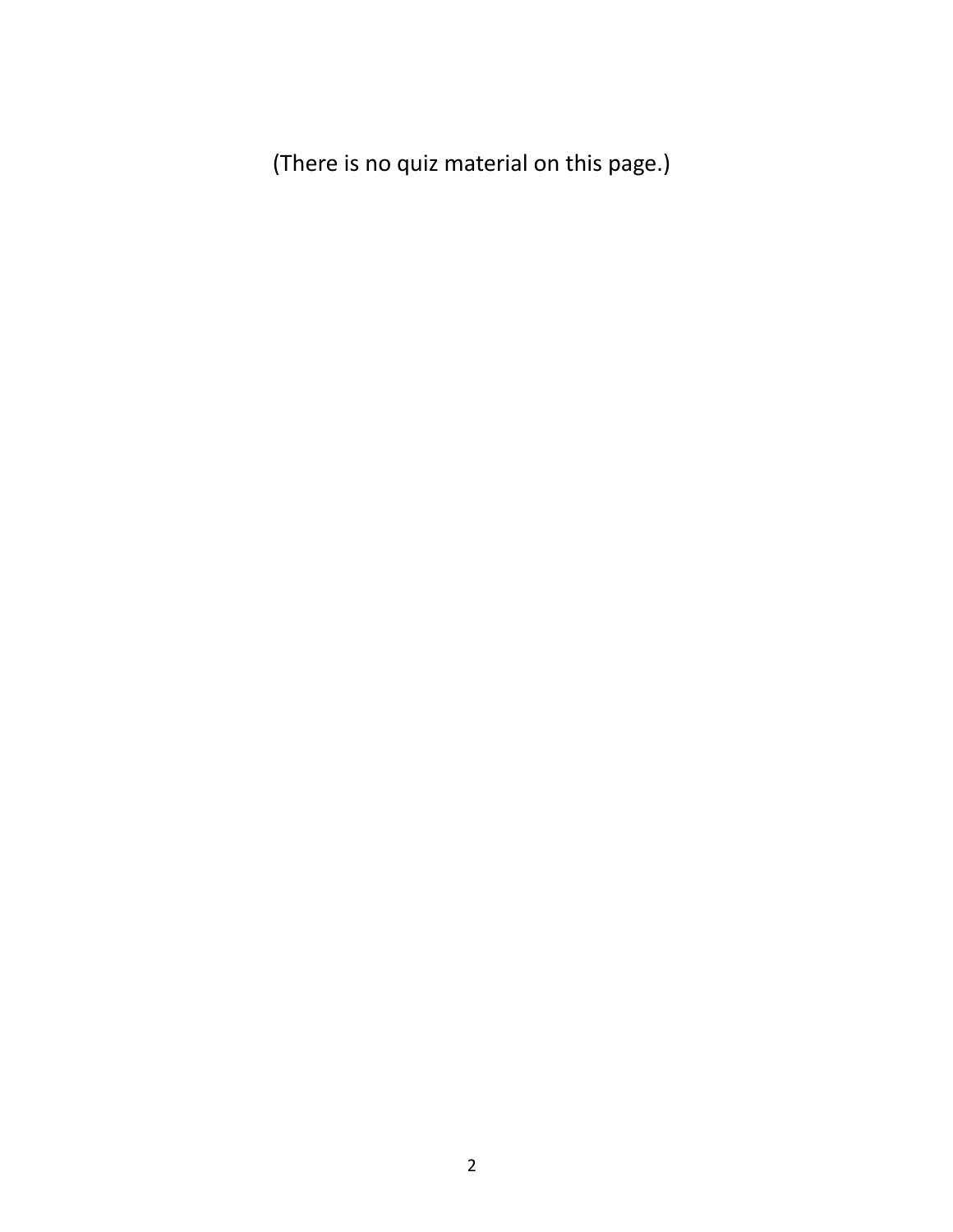## **Quiz 1, Problem 1: A Game of Rules (40 points)**

Daenerys of the House Targaryen, a.k.a. Dany, is planning her takeover of Westeros. Dany is questioning the popular opinion that she should ride Drogon, her largest dragon, into battle. To find an answer, she resorts to using black magic in the form of a Rule-Based System, using the rules and assertions shown below.

### **Rules:**

```
P0 IF OR(AND('(?a) will let (?b) ride on his back',
                       '(?a) is terrifying'),
                '(?a) has a soul bond with (?b)')
   THEN '(?b) will ride (?a) into battle'
P1 IF AND('(?y) is immune to fire',
                  '(?z) is a dragon',
                  '(?y) did not lock (?z) in a dungeon')
   THEN '(?z) will let (?y) ride on his back'
P2 IF '(?x) is a dragon'
   THEN '(?x) is terrifying'
```
### **Assertions:**

A0: Drogon is a dragon A1: Viserion is a dragon A2: Rhaegal is a dragon A3: Dany is immune to fire A4: Dany did not lock Drogon in a dungeon

(A copy of these rules and assertions is available on the tear-off sheet.)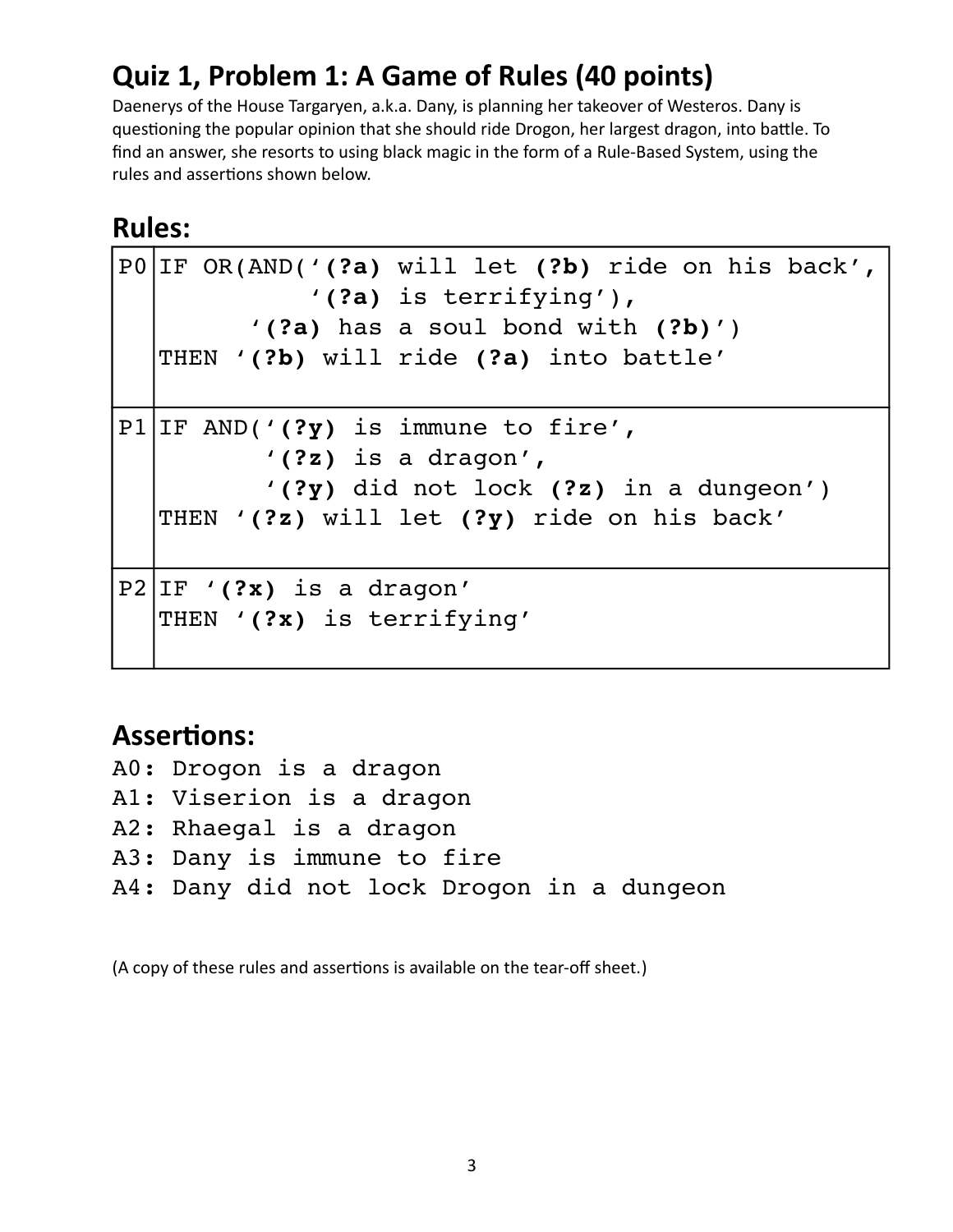#### **Part A: Backward Chaining (20 points)**

Make the following assumptions about backward chaining:

- The backward chainer tries to find a matching assertion in the list of assertions. If no matching assertion is found, the backward chainer tries to find a rule with a matching consequent. In case no matching consequents are found, the backward chainer concludes that the hypothesis is false.
- The backward chainer never alters the list of assertions.
- Rules and antecedents are tried in the order they appear.
- Lazy evaluation/short circuiting is in effect.

**A1 (18 points)** Using the rules and assertions provided, perform backward chaining starting from the hypothesis:

#### **'Dany will ride Drogon into battle'**

- In the table below, write all the hypotheses that the backward chainer checks, in the order they are checked. (The first line has been filled in for you, and the table has more lines than you should need.)
- You can show your work for partial credit: Use the space on the next page to draw the goal tree that would be created by backward chaining from this hypothesis.

| 1              | Dany will ride Drogon into battle |
|----------------|-----------------------------------|
| $\overline{2}$ |                                   |
| 3              |                                   |
| 4              |                                   |
| 5              |                                   |
| 6              |                                   |
| 7              |                                   |
| 8              |                                   |
| 9              |                                   |
| 10             |                                   |
| 11             |                                   |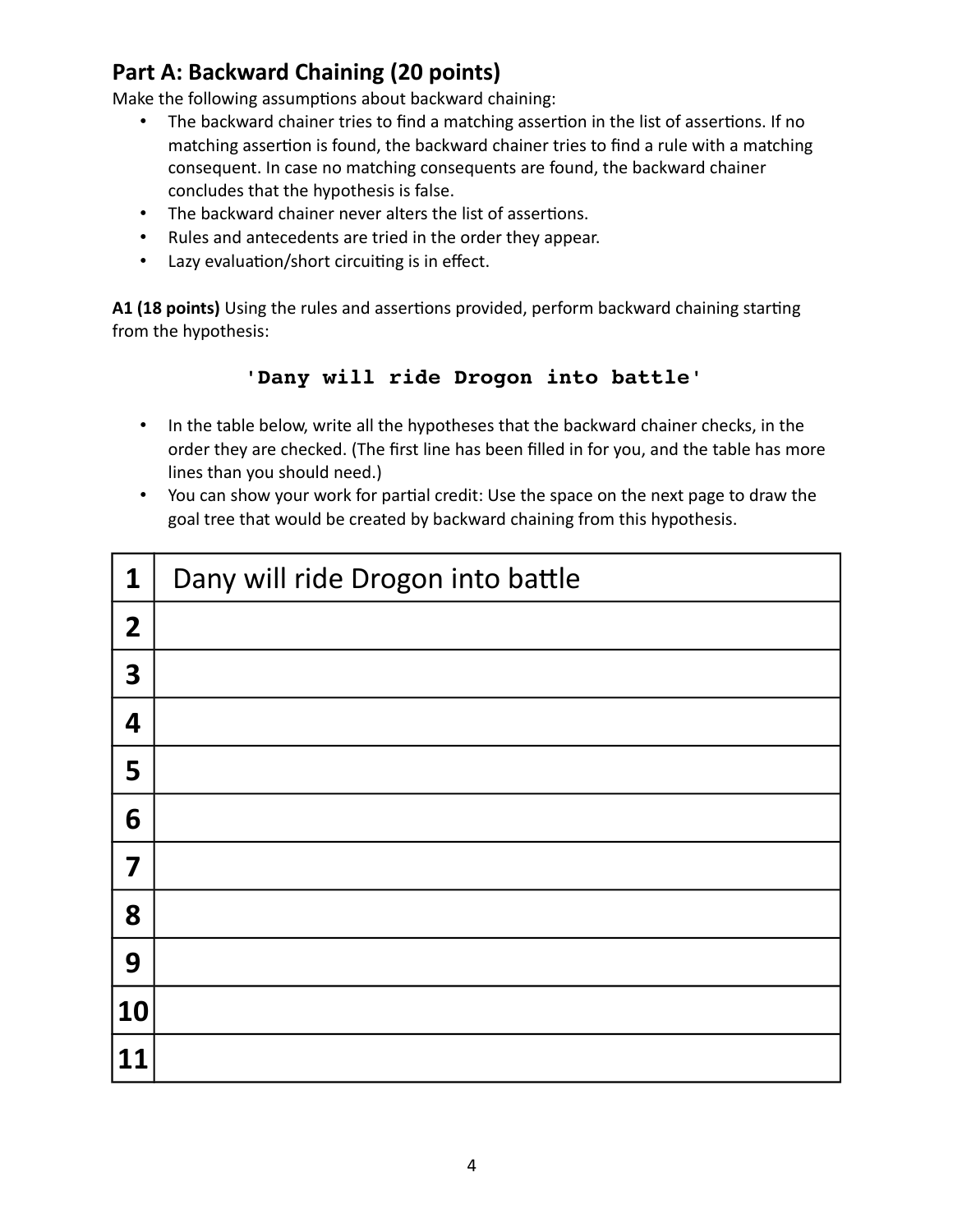*For partial credit, draw your goal tree here:*

## **Dany will ride Drogon into battle**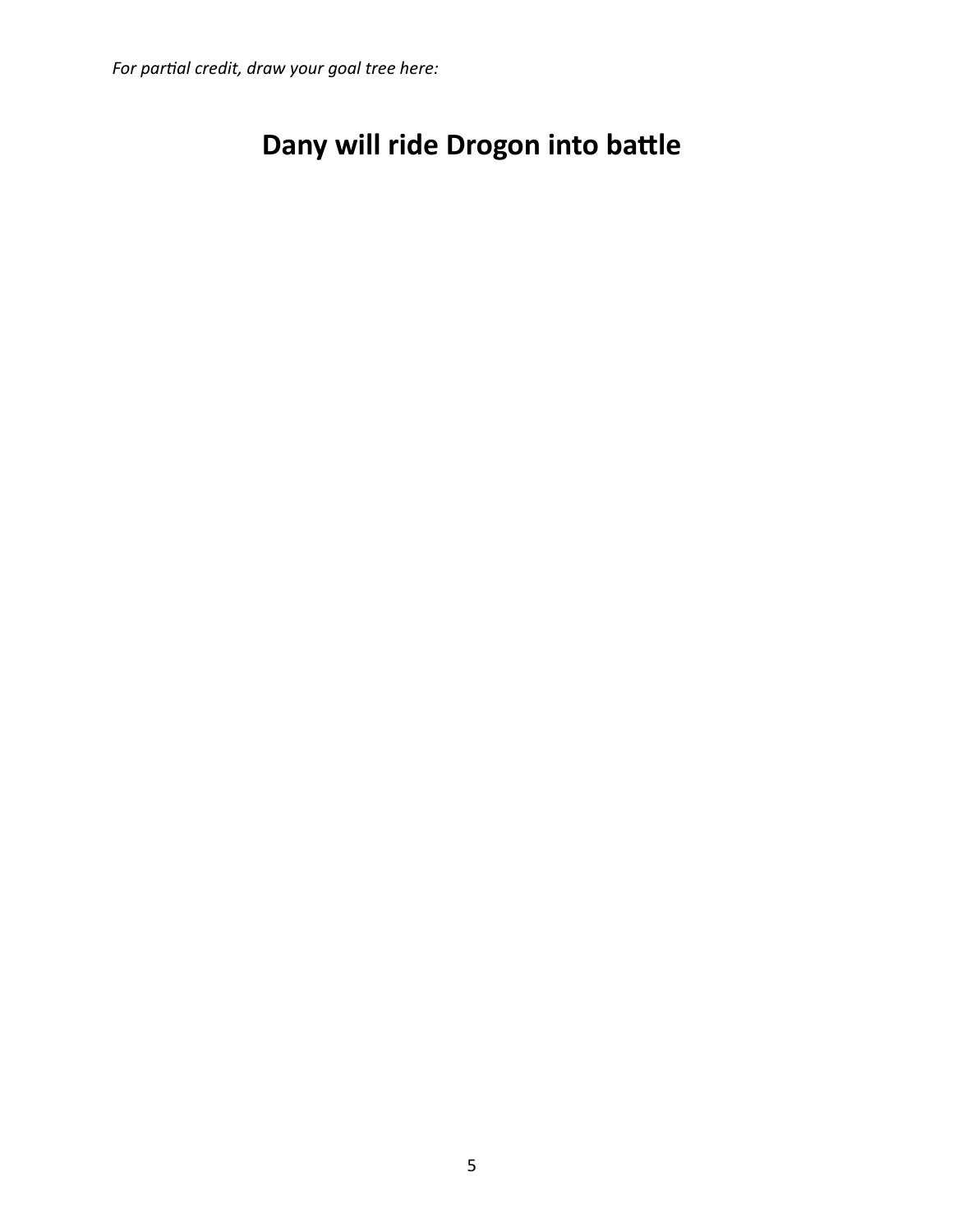**A2 (2 points)** Did backward chaining in Part A1 prove the hypothesis 'Dany will ride Drogon into battle'? Circle one:

#### **YES NO**

#### **Part B: Forward Chaining (20 points)**

Using the rules and assertions provided, run forward chaining and fill in the table below. (There may be more rows than you need.)

- For each iteration, list the rules whose antecedents match the assertions, the rule that fires, and any new assertions that are added.
- If no rules match or fire, or no new assertions are generated, write NONE in the corresponding box, then leave the remaining rows blank.

Make the following assumptions about forward chaining:

- When multiple rules match, rule-ordering determines which rule fires.
- New assertions are added to the bottom of the list of assertions.
- If a particular rule matches in more than one way, the matches are considered in the top-to-bottom order of the matched assertions. Thus, if a particular rule has an antecedent that matches both A1 and A2, the match with A1 is considered first.

|                         | <b>Matched</b> | Fired | <b>New Assertion(s)</b> |
|-------------------------|----------------|-------|-------------------------|
| $\mathbf 1$             |                |       |                         |
| $\overline{2}$          |                |       |                         |
| $\overline{\mathbf{3}}$ |                |       |                         |
| 4                       |                |       |                         |
| 5                       |                |       |                         |
| 6                       |                |       |                         |
| $\overline{\mathbf{7}}$ |                |       |                         |
| 8                       |                |       |                         |
| 9                       |                |       |                         |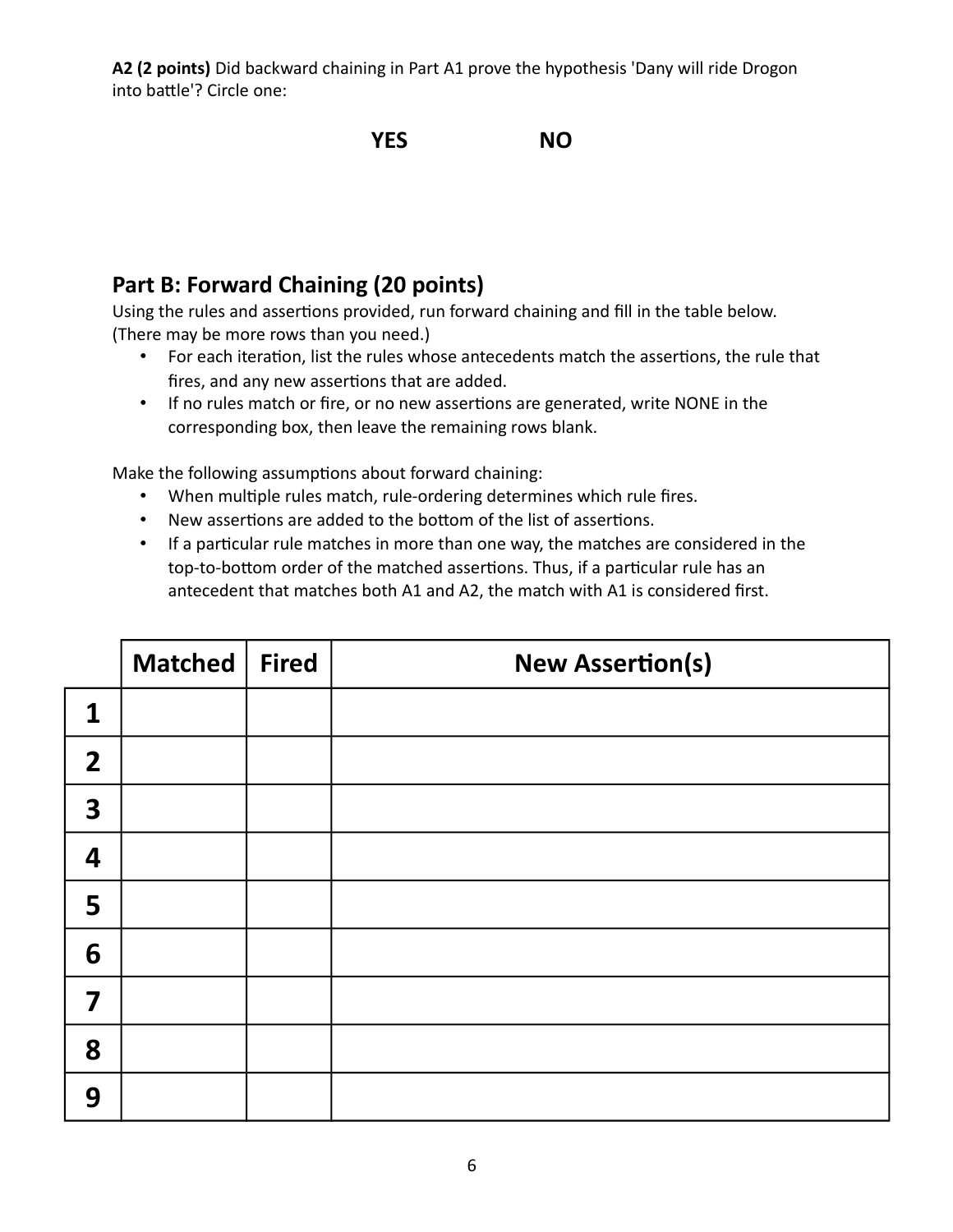### **Quiz 1, Problem 2: Search (35 points)**

### **Part A: City Search (10 points)**

#### **For each situation described below, circle the one search algorithm that is most appropriate**.

Each algorithm may be used once, more than once, or not at all. Furthermore, assume that:

- All algorithms incorporate backtracking if possible.
- Branch & Bound does *not* use a heuristic or extended set.

1. You are planning a plane trip from Boston to San Francisco; you're looking for a flight that stops at the fewest cities in between.

| Depth | <b>Breadth</b> | <b>Best</b> | <b>Branch &amp;</b> | Hill     | <b>British</b> |
|-------|----------------|-------------|---------------------|----------|----------------|
| First | First          | First       | <b>Bound</b>        | Climbing | Museum         |

2. While vacationing in Paris, you're designing a tour that visits every one of the local landmarks exactly once.

| Depth | <b>Breadth</b> | <b>Best</b> | <b>Branch &amp;</b> | Hill     | <b>British</b> |
|-------|----------------|-------------|---------------------|----------|----------------|
| First | First          | First       | Bound               | Climbing | <b>Museum</b>  |

3. You are descending a cliff face. Your strategy is to reach for the footholds and handholds that are furthest down, because you want to descend as quickly as possible. Whenever you reach a dead end, you backtrack and try a different path down.

| Depth        | <b>Breadth</b> | <b>Best</b> | <b>Branch &amp;</b> | Hill     | <b>British</b> |
|--------------|----------------|-------------|---------------------|----------|----------------|
| <b>First</b> | First          | First       | <b>Bound</b>        | Climbing | <b>Museum</b>  |

4. You are feeling carefree and whimsical in London. You decide to make your way to your destination by following the first street you see (avoiding loops, of course) at every intersection you encounter. If you get stuck, you'll retrace your steps.

| Depth        | <b>Breadth</b> | Best         | <b>Branch &amp;</b> | Hill     | <b>British</b> |
|--------------|----------------|--------------|---------------------|----------|----------------|
| <b>First</b> | First          | <b>First</b> | Bound               | Climbing | <b>Museum</b>  |

5. It's freezing cold outside! You know how long it takes to walk between different places, and you'd like to plan the fastest possible route home.

| Depth | <b>Breadth</b> | <b>Best</b> | <b>Branch &amp;</b> | Hill     | <b>British</b> |
|-------|----------------|-------------|---------------------|----------|----------------|
| First | First          | First       | <b>Bound</b>        | Climbing | <b>Museum</b>  |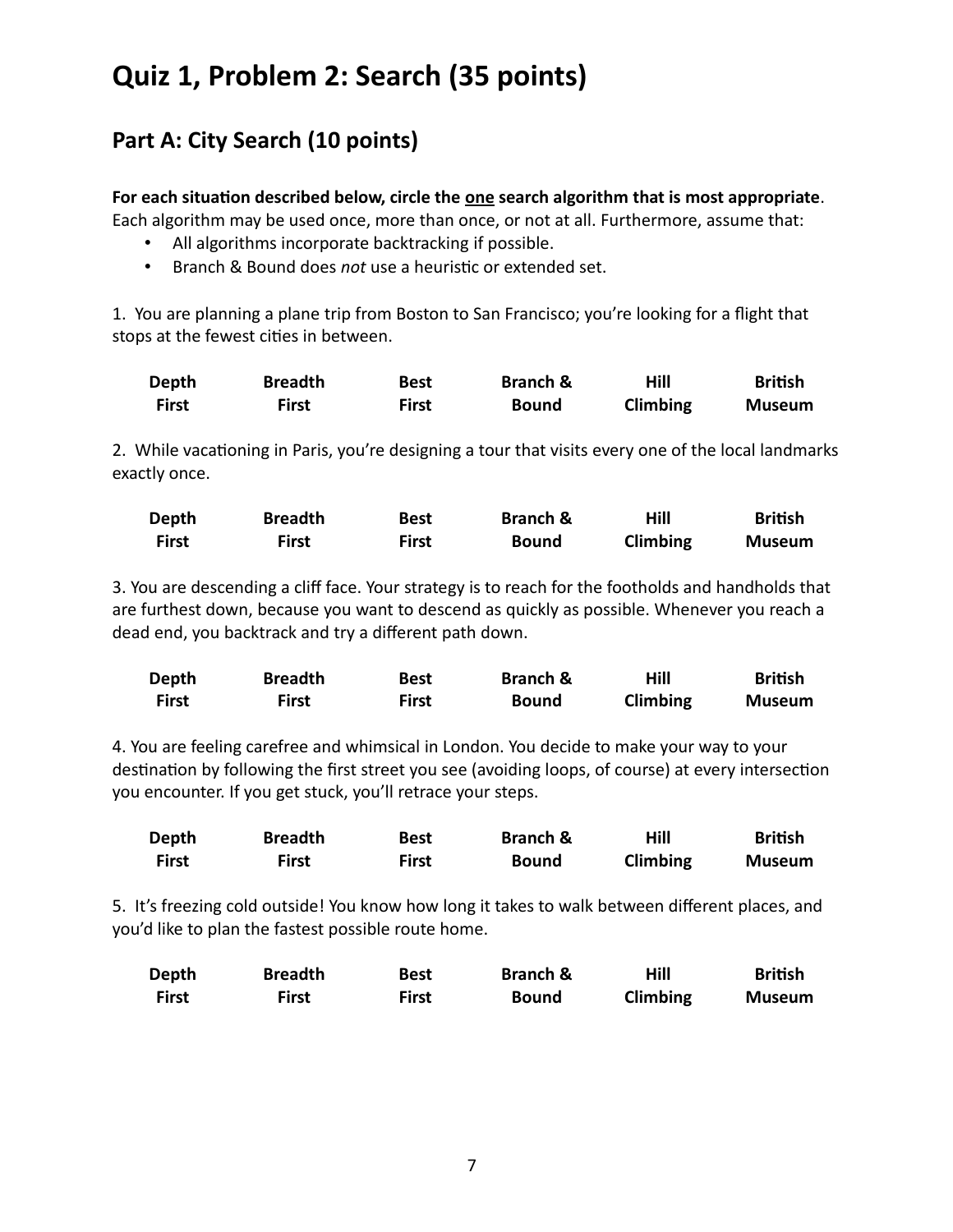#### **Part B: Science Fair (15 points)**

Long-time rivals Josh and Mindy are competing in a computer science competition at the science fair. The person who can demonstrate better knowledge of search algorithms will be declared the winner!

The following code is a correct implementation of a search algorithm, with two steps missing:

```
function search(start node, end node):
     agenda = [path(startnode)]while agenda is not empty: 
          path = remove next path from agenda
          if path includes goal:
               return path
          else:
               new paths = extensions(path) # excluding loops
               (Line 1) ???
               (Line 2) ???
```
return None # no paths found

And here are five generic actions that you can use to fill in the blanks:

- **PASS**: Do nothing
- **ADD\_PATHS**: Add new\_paths to the front or back of the agenda
- **OVERWRITE\_AGENDA**: Overwrite agenda by setting agenda = new paths
- **SORT\_PATHS:** Sort new paths by path length and/or heuristic value
- **SORT AGENDA**: Sort entire agenda by path length and/or heuristic value

Which of these generic actions could Lines 1 and 2 perform in order for the pseudocode to exhibit the behavior of each of the algorithms below? **Fill in each cell with one of the five generic actions (PASS, ADD\_PATHS, OVERWRITE\_AGENDA, SORT\_PATHS, SORT\_AGENDA).** In each case, you may assume that there are no ties, so you do not need to implement tiebreaking of any kind.

| Algorithm                          | Line 1 | Line 2 |
|------------------------------------|--------|--------|
| Hill-climbing                      |        |        |
| Hill-climbing without backtracking |        |        |
| Depth-first search                 |        |        |
| <b>Branch and Bound</b>            |        |        |
| Best-first search                  |        |        |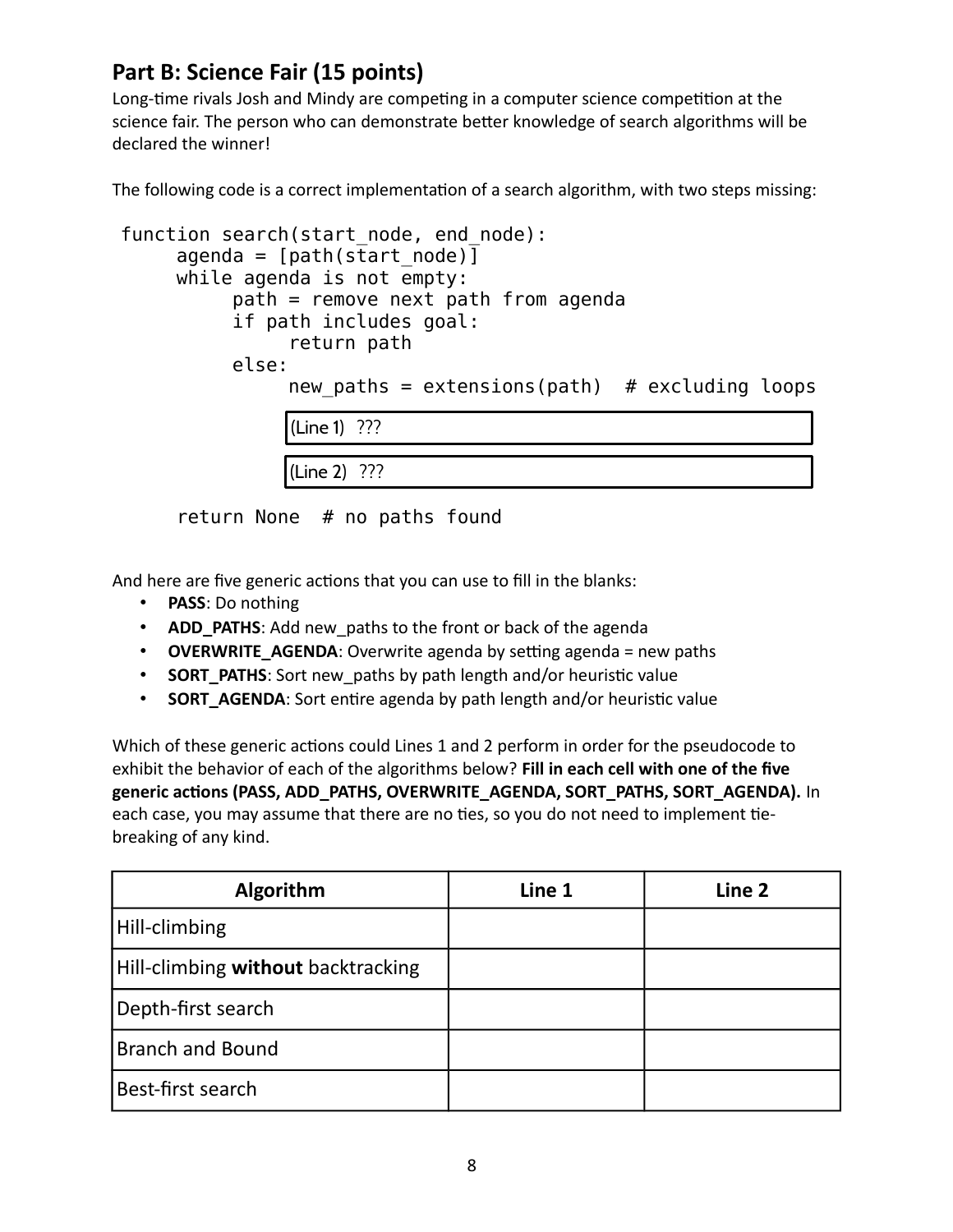### **Part C: Graph Search (10 points)**

Consider the graph below, with edge lengths labeled. Numbers inside each node indicate heuristic estimates of the distance to the goal. Use **beam search with a beam width of one** (w=1) to **find a path from S to G** in the graph. Break ties lexicographically and do not use backtracking.



**C1 (8 points)** Draw the search tree below:

**C2 (2 points)** What path did your beam search find? Write the path as a list of nodes, including **S** and **G**, or write **NONE** if search terminated before finding a path: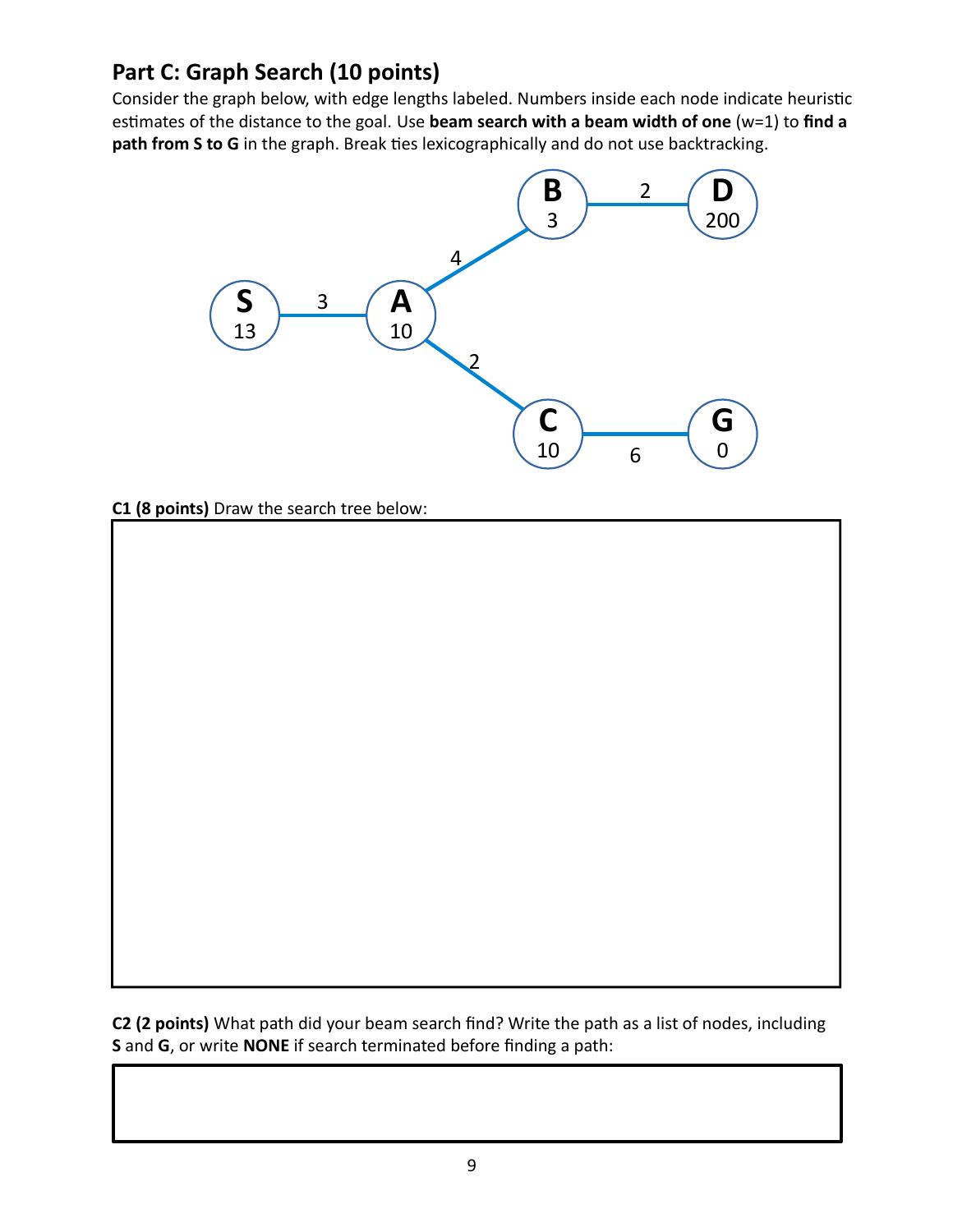### **Quiz 1, Problem 3: Games (25 points)**

#### **Part A: Learning the Grid Game (4 points)**

One of your hallmates has invented a simple new game for you to play together. In the game, Player 1 **(X)** and Player 2 **(O)** take turns placing tokens on a 1×3 grid. A sample game is shown below:



The one restriction is that each player must put their token in an unoccupied space. When the board is full, the game ends and the endgame score is determined according to the following chart:



To find out how to win this game, you decide to draw the game as a game tree. To start, you must first figure out how many moves are possible at each step.

**A1 (2 points)** In this game, what is the branching factor of the **first** move? That is, how many possible first moves are there?



**A2 (2 points)** What is the branching factor of the **second** move? That is, given any first move, how many possible, legal second moves exist? (Your hallmate reminds you that players must put each token in an unoccupied space.)

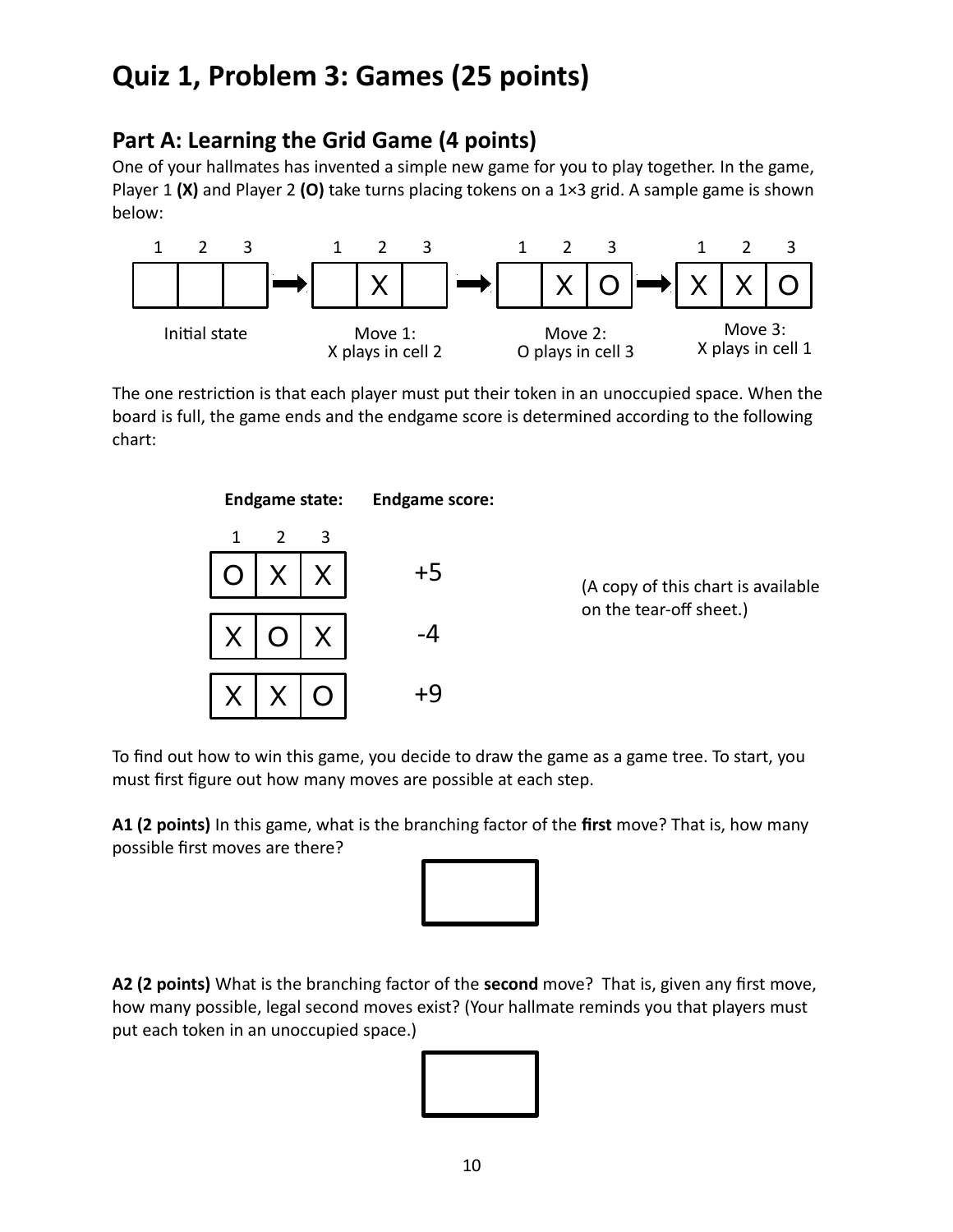#### **Part B: Game Tree (14 points)**

**B1 (12 points)** You decide to draw a section of the game tree to handle a specific case. Suppose that Player 1 (X) has just played in position 3:



Player 1 (X) wants the *highest possible score* while Player 2 (O) wants the *lowest possible score* – that is, Player 1 will be MAX and Player 2 will be MIN. Fill in the game tree below to show how the remainder of the game will play out.

- 1. **Cross out** any nodes that are unreachable (impossible game states).
- 2. **Write the endgame score** in each *reachable* leaf node.
- 3. **Write the minimax score** in each *reachable non-leaf* node.



Now that you've figured out part of the game tree, you're ready to begin playing against your hallmate! Your hallmate, playing as X (MAX), plays in position 3:



**B2 (2 points)** Assuming that both players play optimally for the remainder of the game, where should you play the second move to get the best score as O (MIN)? (Circle one)

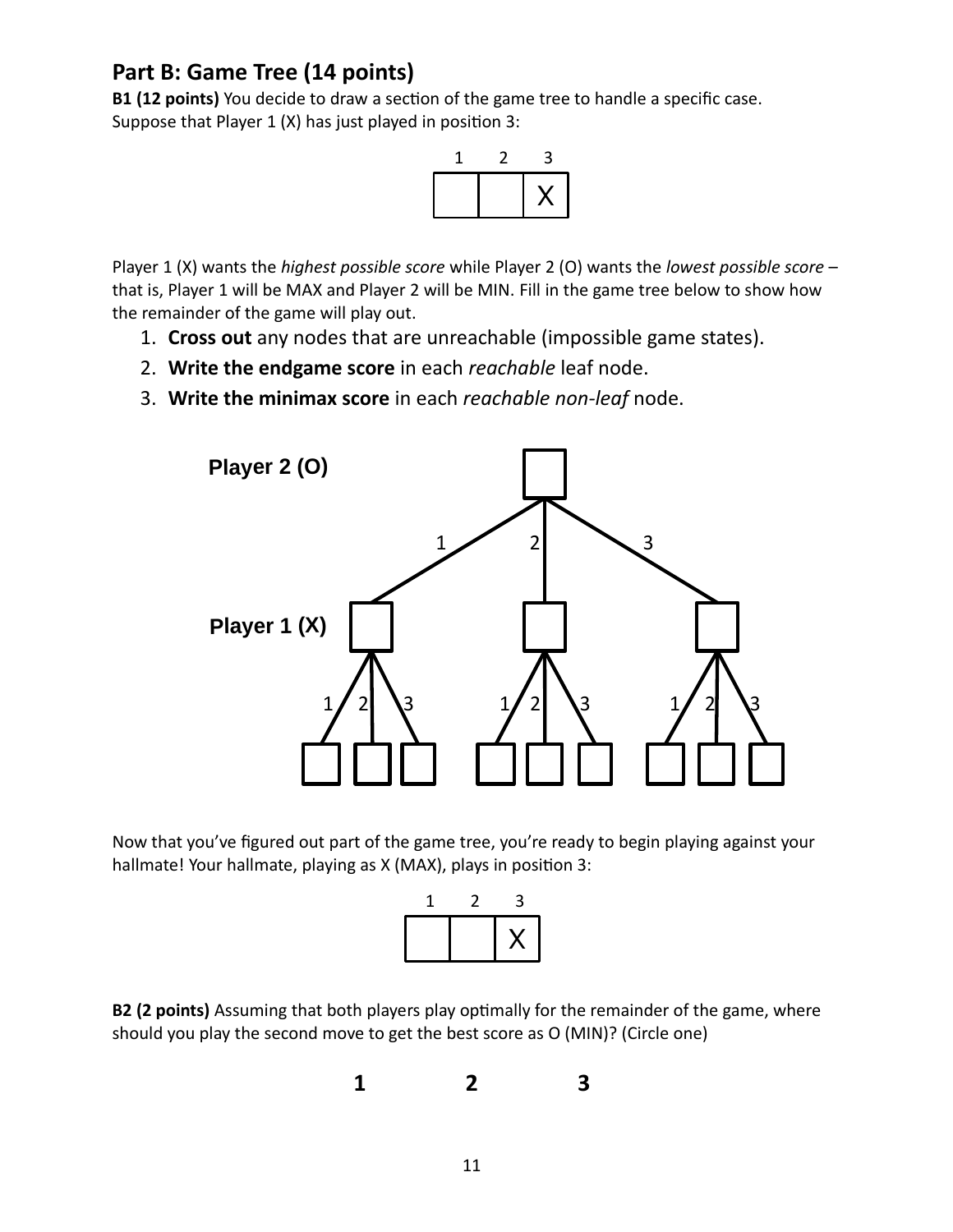#### **Part C: Win! (7 points)**

To win against your hallmate, you now want to consider the entire game, not just the case where X plays in position 3. Assume that both players play optimally.

You can answer these questions using intuition, or by drawing the complete game tree and performing minimax. For partial credit, show your work below.

**C1 (3 points)** What position will X (MAX) play in **first**?

**1 2 3**

**C2 (2 points)** What will be the endgame state? Fill in the final state:



**C3 (2 points)** Suppose that you are playing as X (MAX). What is the highest endgame score that O (MIN) will allow you to get?



*Show your work for partial credit (Part C):*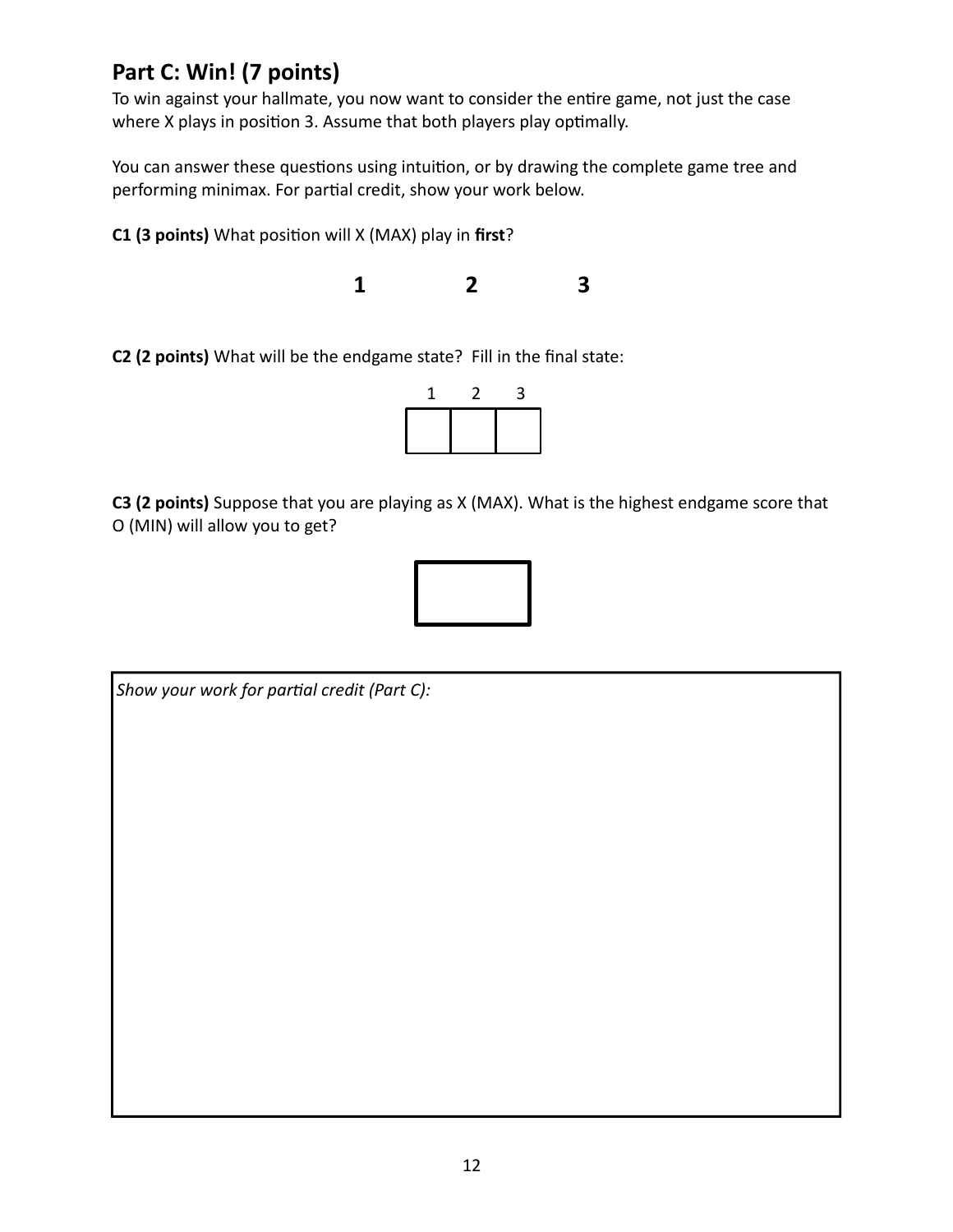### **Quiz 2, Problem 1: Constraint Satisfaction (50 points)**

#### **Part A: Resident Advisor Events Listing (18 points)**

According to your favorite website for electronic music events, the *Resident Advisor*, five of your favorite music artists will be visiting Boston next spring! They will visit during the months of February (2), March (3), and April (4). The table below shows the months when each event is scheduled to take place:

| Event (variable)      |   | Performance Months (domain) |  |
|-----------------------|---|-----------------------------|--|
| $E1$ (Aphex Twin)     |   |                             |  |
| E2 (Boards of Canada) |   |                             |  |
| E3 (Caribou)          | 2 |                             |  |
| $E4$ (Grimes)         |   |                             |  |
| E5 (Autechre)         |   |                             |  |

Based on your scheduling constraints and preferences, you come up with the constraint graph below, in which the five events (E1, E2, E3, E4, E5) are variables, and each domain is a subset of the three months (2, 3, 4). The constraints are either *can't be same month* (≠) or *can't be same or adjacent month* (- - -).



(Additional copies of this graph are available on the tear-off sheet.)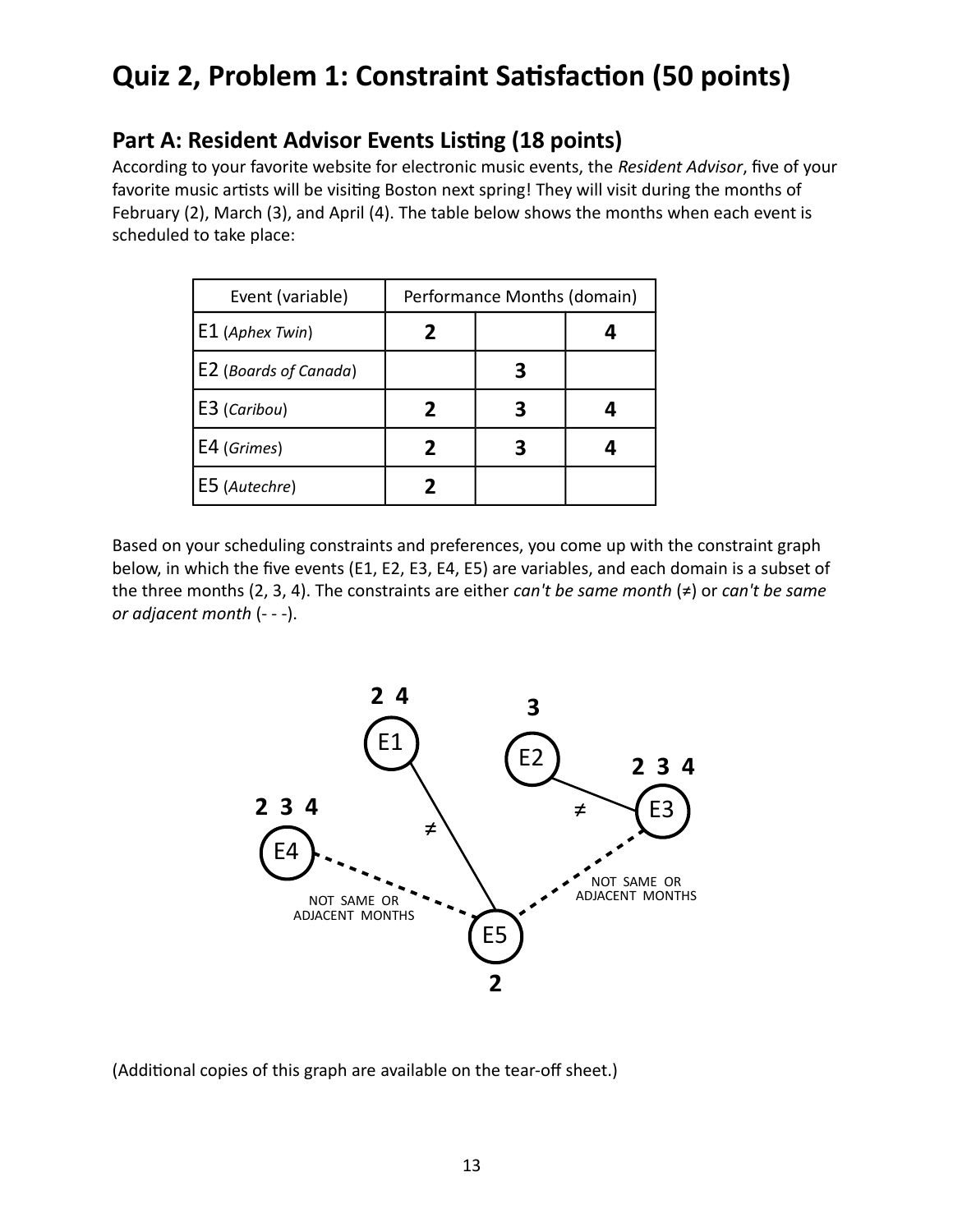Perform **Depth First Search with assignment-checking only** (without Forward Checking, and without Propagation) to find a schedule. Make assignments in lexicographic order: E1-E2-E3-E4-E5. Continue until the search terminates or you've filled all the rows in the table.

★ For credit, show your work on this page and the next page by simultaneously

- (1) filling out the domain worksheet and
- (2) drawing the search tree.

Fill out this worksheet as you draw your search tree.

- 1. Every time you **assign a variable** or **remove a variable from the propagation queue** (if applicable), fill out a new row in the table. (There may be more rows than you need.)
- 2. In that row, indicate **which variable you assigned or de-queued**; write its **assigned value** if it has one (e.g. X=x), otherwise just write its **name** (e.g. X). In the second column, list the **values that were just eliminated from neighboring variables** as a result (or "NONE" or "—" if no values were eliminated). Do not eliminate values from variables that have already been assigned.
- 3. If your search has to backtrack after assigning or de-queuing a variable: First, **finish listing** all values eliminated from neighboring variables in the current row. Next, check the "backtrack" box in that row. Then, continue with the next assignment in the following row as usual.
- 4. If you add several variables to your propagation queue at once, break ties by adding variables to your propagation queue in lexicographic order (e.g. E1 before E2). Only add a variable if it is not already on the queue.

|                | Var assigned<br>or de-queued | List all values just eliminated from neighboring variables | <b>Back</b><br>track |
|----------------|------------------------------|------------------------------------------------------------|----------------------|
| $\mathbf{1}$   |                              |                                                            |                      |
| $\overline{2}$ |                              |                                                            |                      |
| 3              |                              |                                                            |                      |
| 4              |                              |                                                            |                      |
| 5              |                              |                                                            |                      |
| 6              |                              |                                                            |                      |
| 7              |                              |                                                            |                      |
| 8              |                              |                                                            |                      |

**Example row showing an assigned variable Example row showing a de-queued (propagated) variable**

| ex | $\overline{\phantom{0}}$<br>$\sim$ |  |  |  | $\mathsf{I}$ | $\mathsf{P}$ |  | $\mathbf{v}$ |  |
|----|------------------------------------|--|--|--|--------------|--------------|--|--------------|--|
|----|------------------------------------|--|--|--|--------------|--------------|--|--------------|--|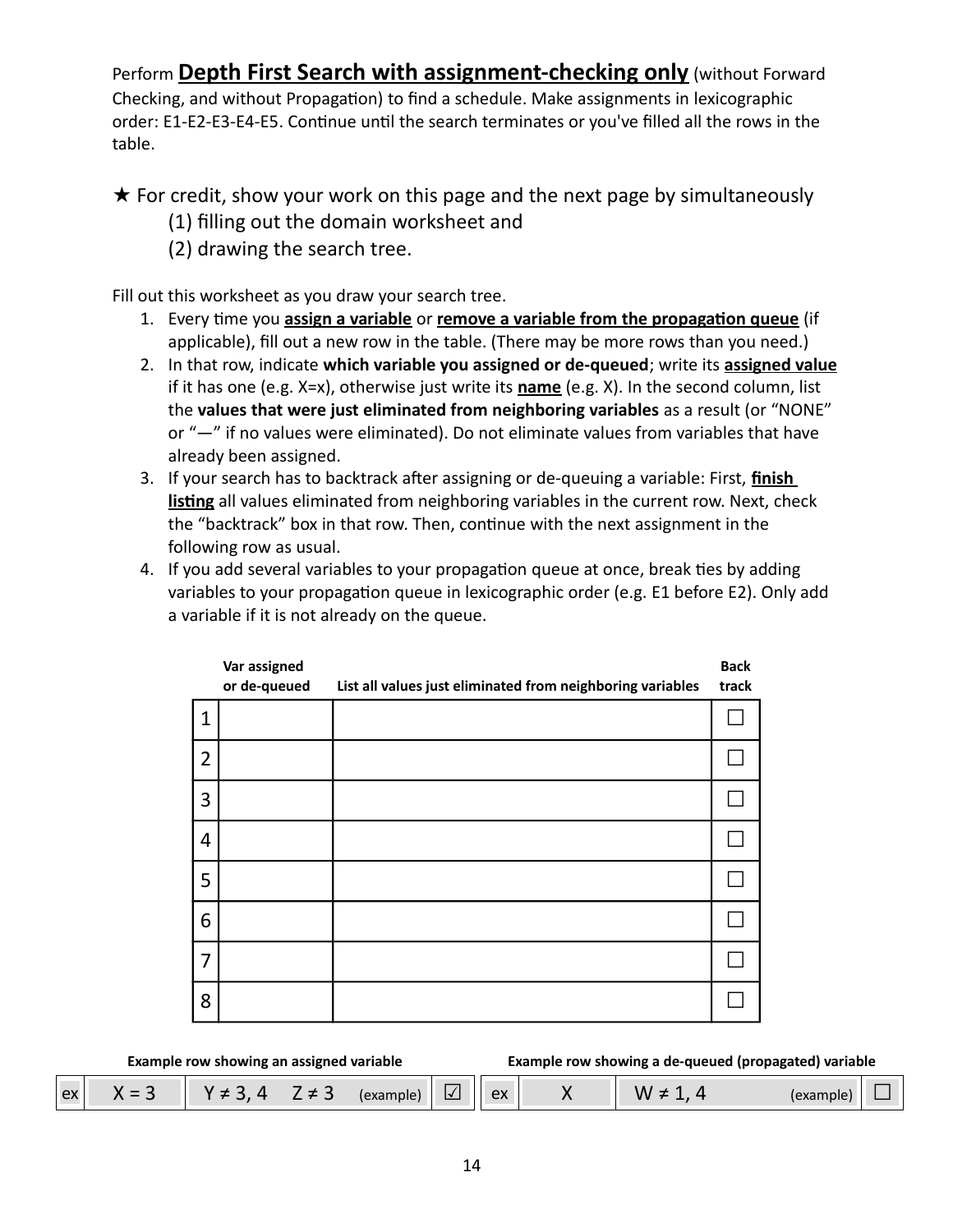**Draw your search tree on this page.**

## **E1**

**E2**

**E3**

**E4**

**E5**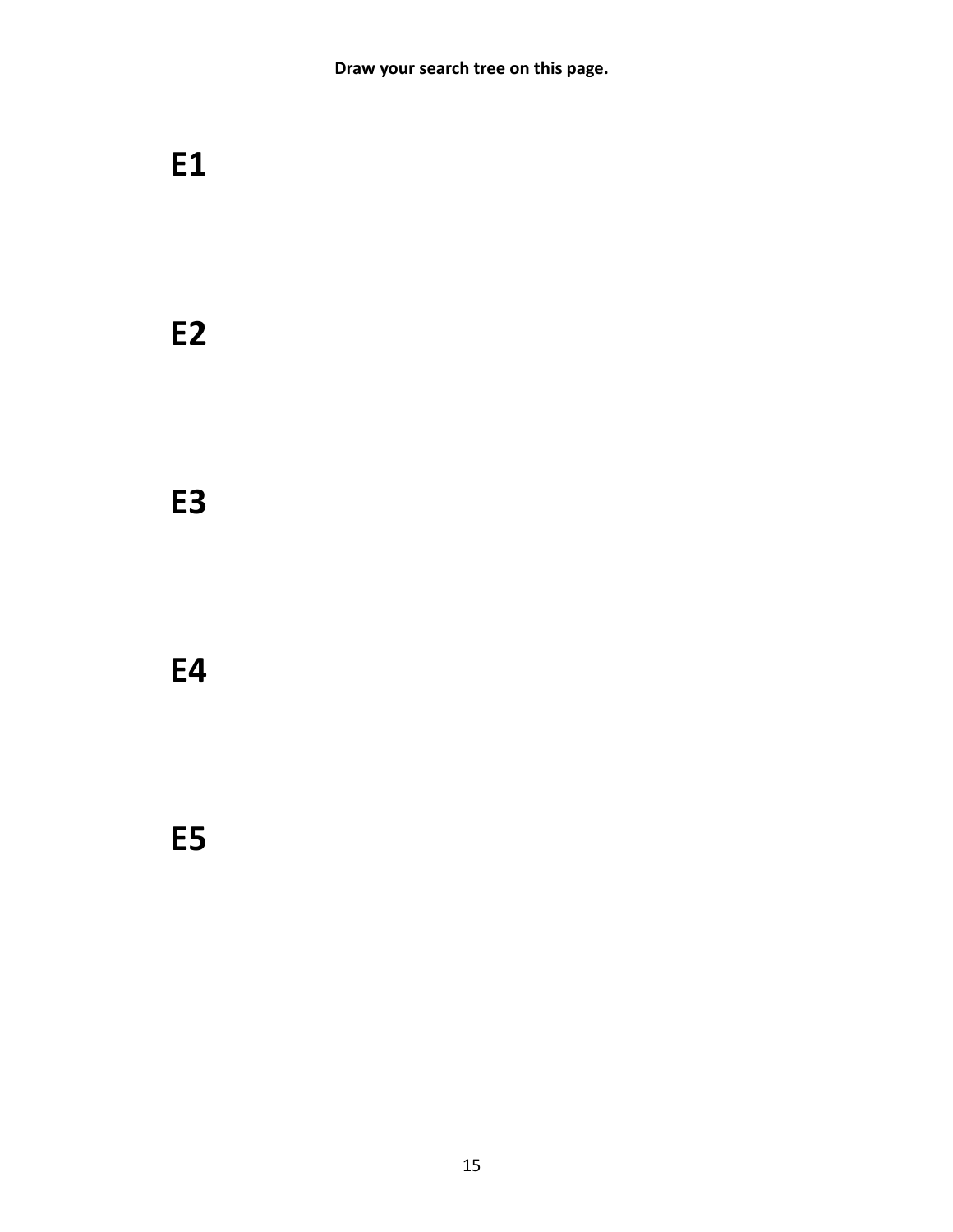#### **Part B: Improving efficiency (26 points)**

Plain depth-first search takes a long time, so you want to eliminate incompatible months before even starting your search.

**B1 (14 points)** Perform **Domain Reduction Before Search** to eliminate months from each event's domain (if any). Start by adding all variables to your queue in lexicographic order.

|                | Var assigned<br>or de-queued | List all values just eliminated from neighboring variables |
|----------------|------------------------------|------------------------------------------------------------|
| 1              | E <sub>1</sub>               |                                                            |
| $\overline{2}$ | E <sub>2</sub>               |                                                            |
| 3              | E <sub>3</sub>               |                                                            |
| 4              | E4                           |                                                            |
| 5              | E <sub>5</sub>               |                                                            |
| 6              |                              |                                                            |
| 7              |                              |                                                            |
| 8              |                              |                                                            |
| 9              |                              |                                                            |
| 10             |                              |                                                            |

Fill out this worksheet following the instructions given in part A.

**B2 (2 points)** How many values did Domain Reduction Before Search **eliminate** from your variables in total?



**B3 (2 points)** How many values did Domain Reduction Before Search **assign** to your variables in total?

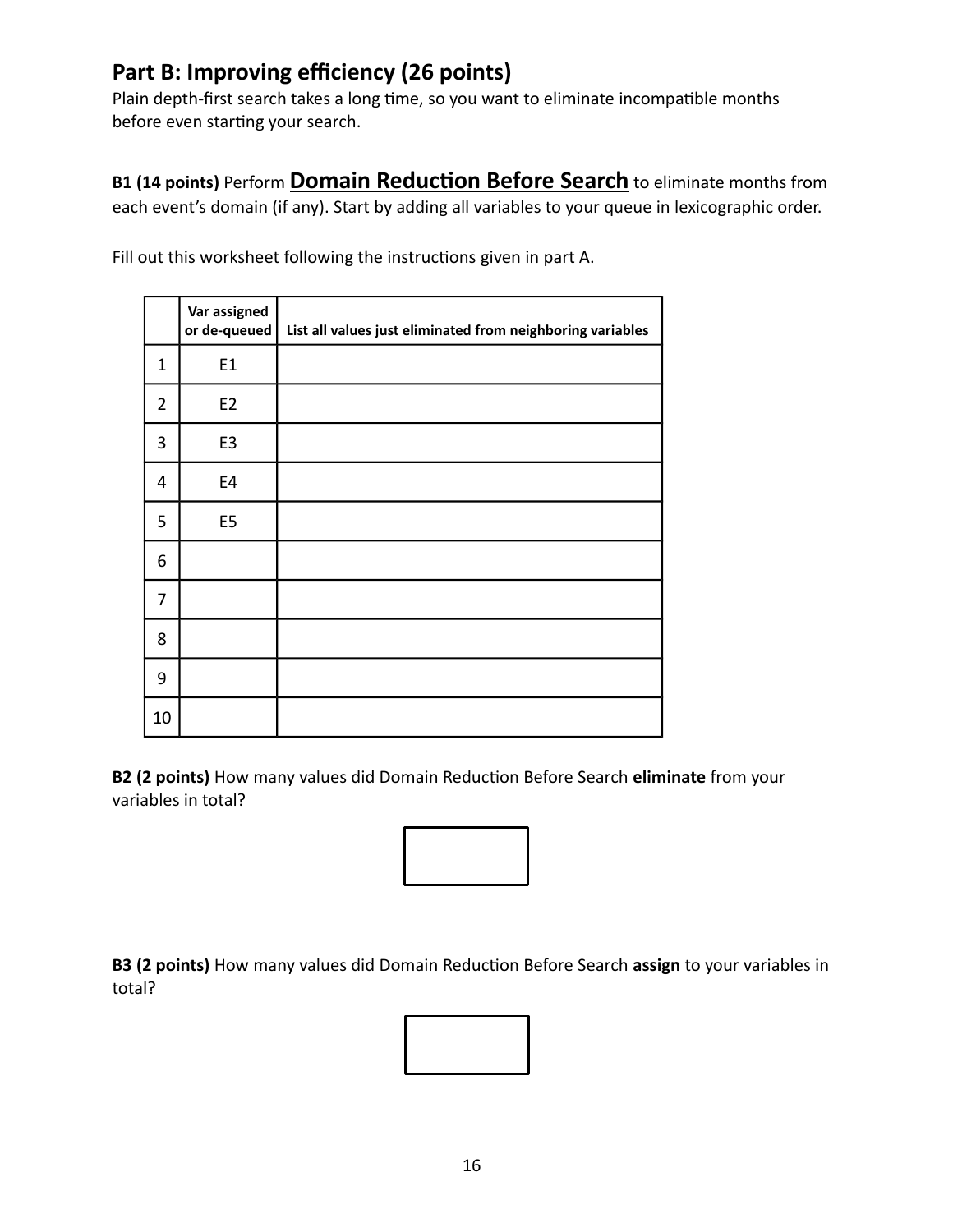**B4 (2 points)** In the table below, cross out the months that were eliminated from the variables' domains:

| Event (variable)      | Performance Months (domain) |  |  |  |  |
|-----------------------|-----------------------------|--|--|--|--|
| $ E1$ (Aphex Twin)    |                             |  |  |  |  |
| E2 (Boards of Canada) |                             |  |  |  |  |
| E3 (Caribou)          |                             |  |  |  |  |
| E4 (Grimes)           | 7                           |  |  |  |  |
| E5 (Autechre)         |                             |  |  |  |  |

#### **B5 (6 points)** Perform **Depth First Search with assignment-checking only**

(without Forward Checking, and without Propagation) to find a schedule. Make assignments in lexicographic order: E1-E2-E3-E4-E5. Draw your search tree below. (You don't need to fill in a domain worksheet.)

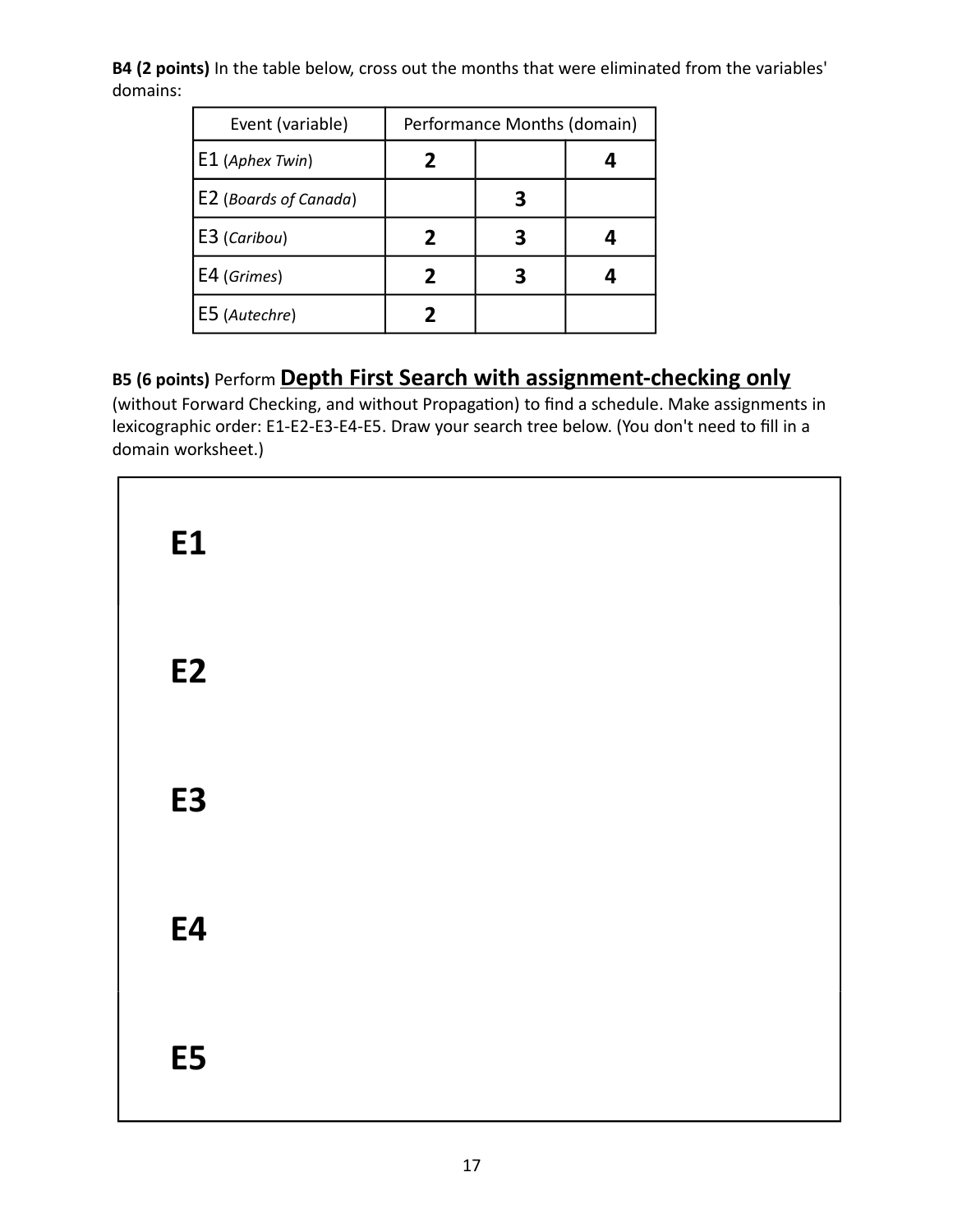### **Part C: Backtracking (6 points)**

On your way to the first concert, you encounter two wild constraint search trees, with their final assignments listed (and bolded). For each tree, indicate the number of times that the constraint satisfaction algorithm backtracked.





Final assignments:  $A=2$ ,  $B=2$ ,  $C=3$ ,  $D=1$  Final assignments:  $X=1$ ,  $Y=2$ ,  $Z=2$ 

Number of backtracks: Number of backtracks:

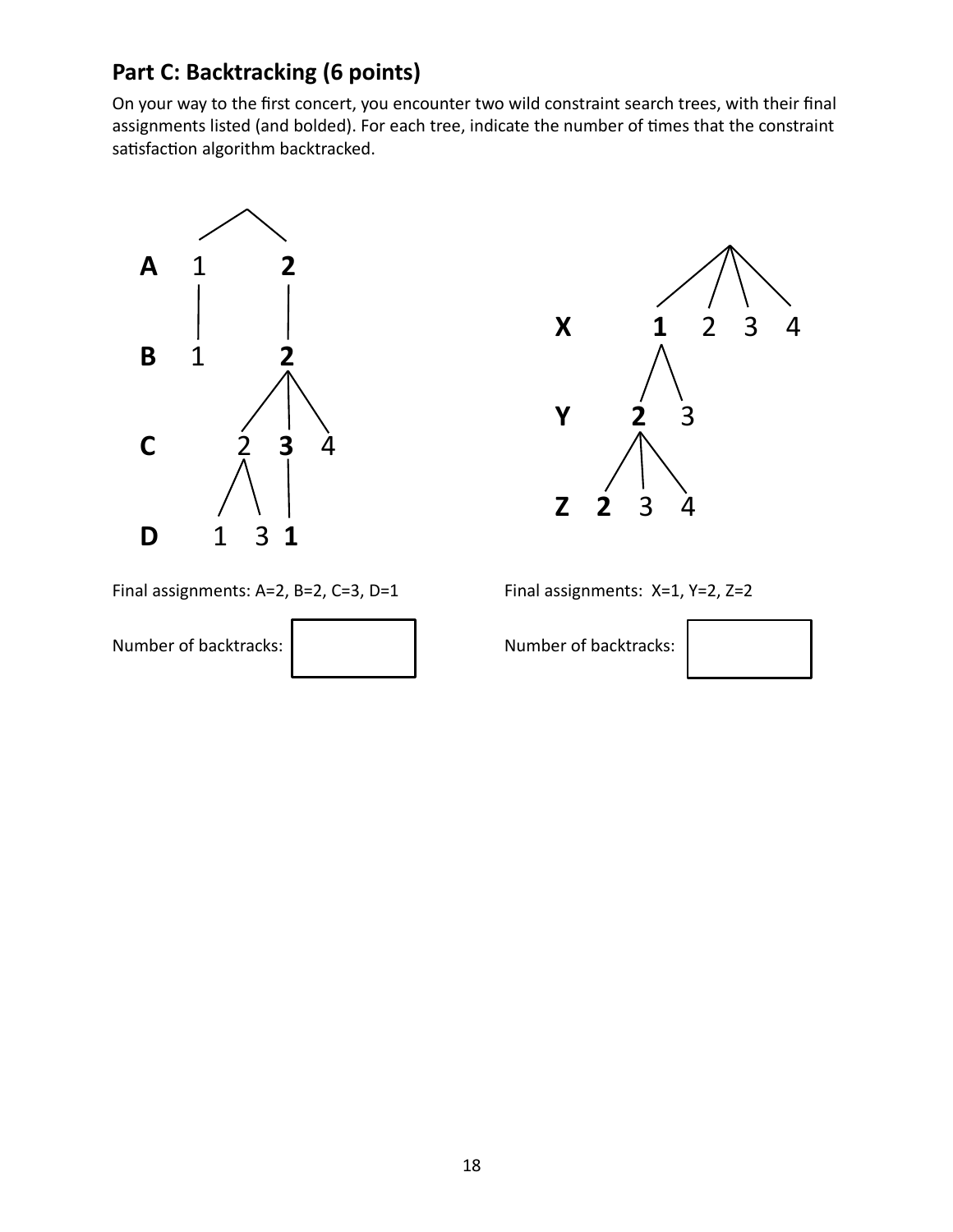### **Quiz 2, Problem 2: ID Trees (20 points)**

### **Part A: The Start-Up World (10 points)**

Your friend Nathan's grandmother has just won the lottery and asks for your help in choosing a start-up to fund. In order to convince her that you can predict the next unicorn, you decide to build a model in the form of an ID tree based on data from companies that have already lived through the start-up phase.

The first data set, shown on the graph below, represents a company's success **(✓)** or failure **(✕)** given the amount of seed funding and operating costs, in millions of dollars (\$MM), within their first year.

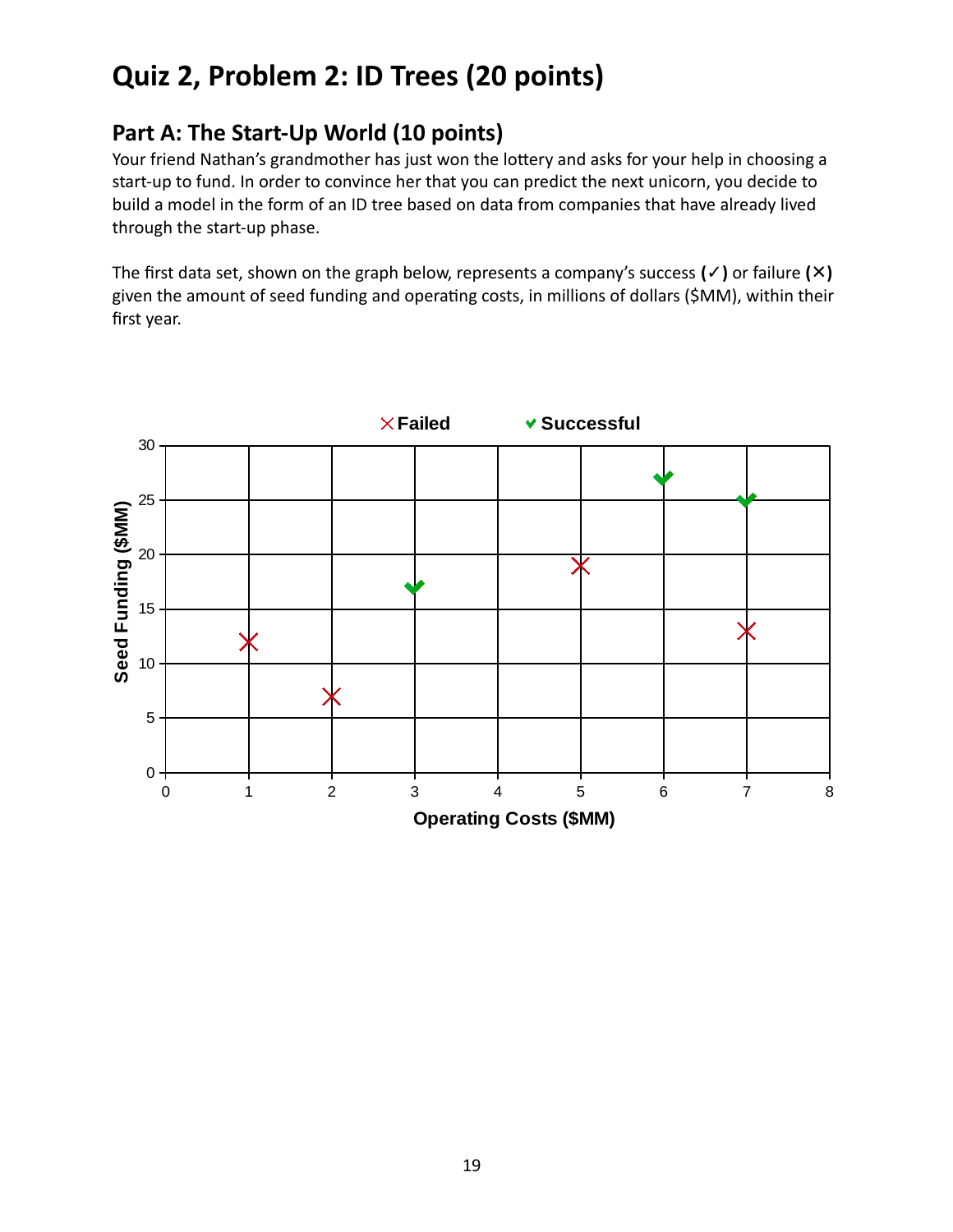**A1 (4 points):** Nathan wants to draw the boundary lines representing a greedy disorderminimizing ID tree that perfectly classifies the data. Each test should only use feature, e.g. 'feature > T', and he wants to break ties by preferring Seed Funding tests over Operating Costs tests. Nathan comes up with six possible graphs representing numeric identification trees, shown on the next page. Which one represents the greedy disorder-minimizing ID tree? (Circle one)



1 2 3 4 5 6 7 8

(This problem should not require significant calculation.)

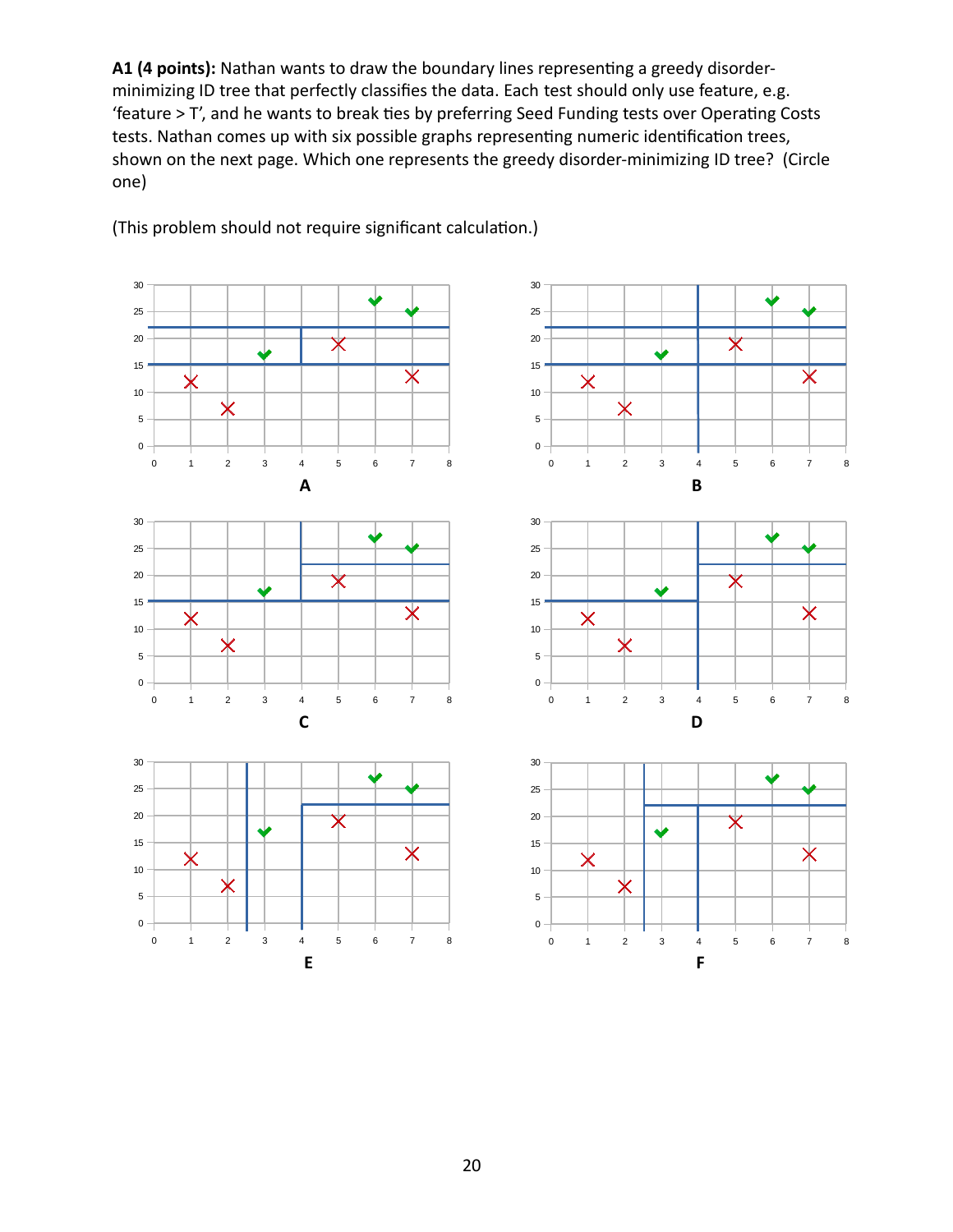**A2 (6 points):** Draw the greedy, disorder-minimizing identification tree corresponding to the graph that you chose in part A1. (You may approximate the threshold values.)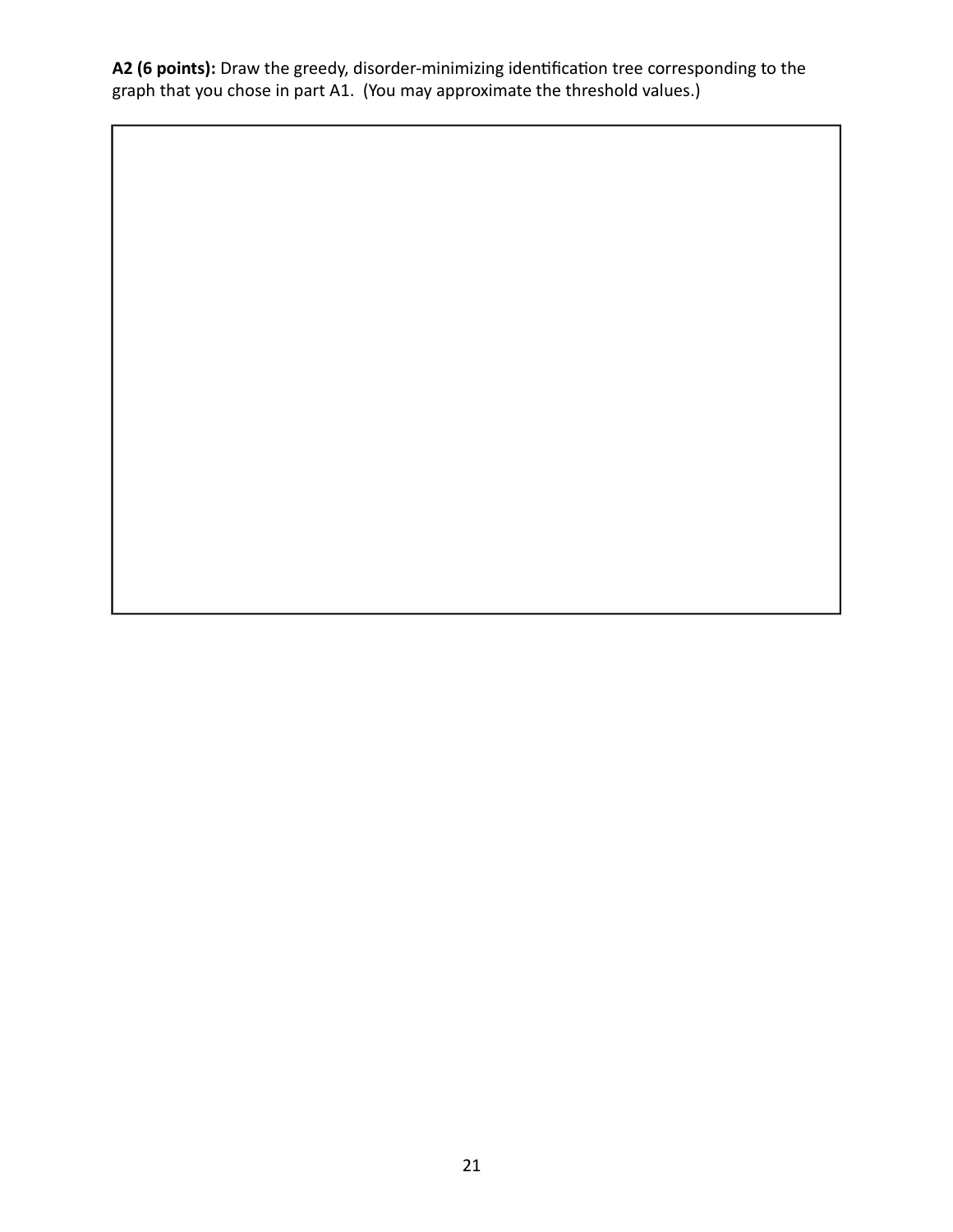#### **Part B: The Engine (10 points)**

Nathan's grandmother hears from one of her poker friends that MIT has started *The Engine*, a new venture fund which has contributed to several new start-ups. You decide to use the feature test **Type of Start-up** to predict the status of unknown start-ups.

**B1 (4 points)** Compute the disorder of the test **Type of Start-up** on the dataset below. You do not need to simplify the logarithms.

| <b>Name</b> | <b>Status</b> | <b>Type of Start-up</b> |
|-------------|---------------|-------------------------|
| Teslr       | Successful    | <b>Electric Cars</b>    |
| Oculure     | Successful    | <b>Virtual Reality</b>  |
| Prie-US     | Failed        | <b>Electric Cars</b>    |

*Show your work for partial credit.*

**B2 (6 points)** Compute the disorder of the test **Type of Start-up** on the dataset below. You do not need to simplify the logarithms. Note that there are now four types of start-ups.

| <b>Name</b>         | <b>Status</b> | <b>Type of Start-up</b>         |
|---------------------|---------------|---------------------------------|
| Oculure             | Successful    | <b>Virtual Reality</b>          |
| <b>VRealest</b>     | Failed        | <b>Electric Cars</b>            |
| NightVishawn        | Failed        | <b>Virtual Reality</b>          |
| Felleeff            | Failed        | <b>Electric Cars</b>            |
| Cool-Hip Start-Whip | Successful    | <b>Alternative Nourishments</b> |
| LowKeyz             | Unknown       | <b>Alternative Nourishments</b> |
| Power H.W.          | Unknown       | <b>Virtual Reality</b>          |

*Show your work for partial credit.*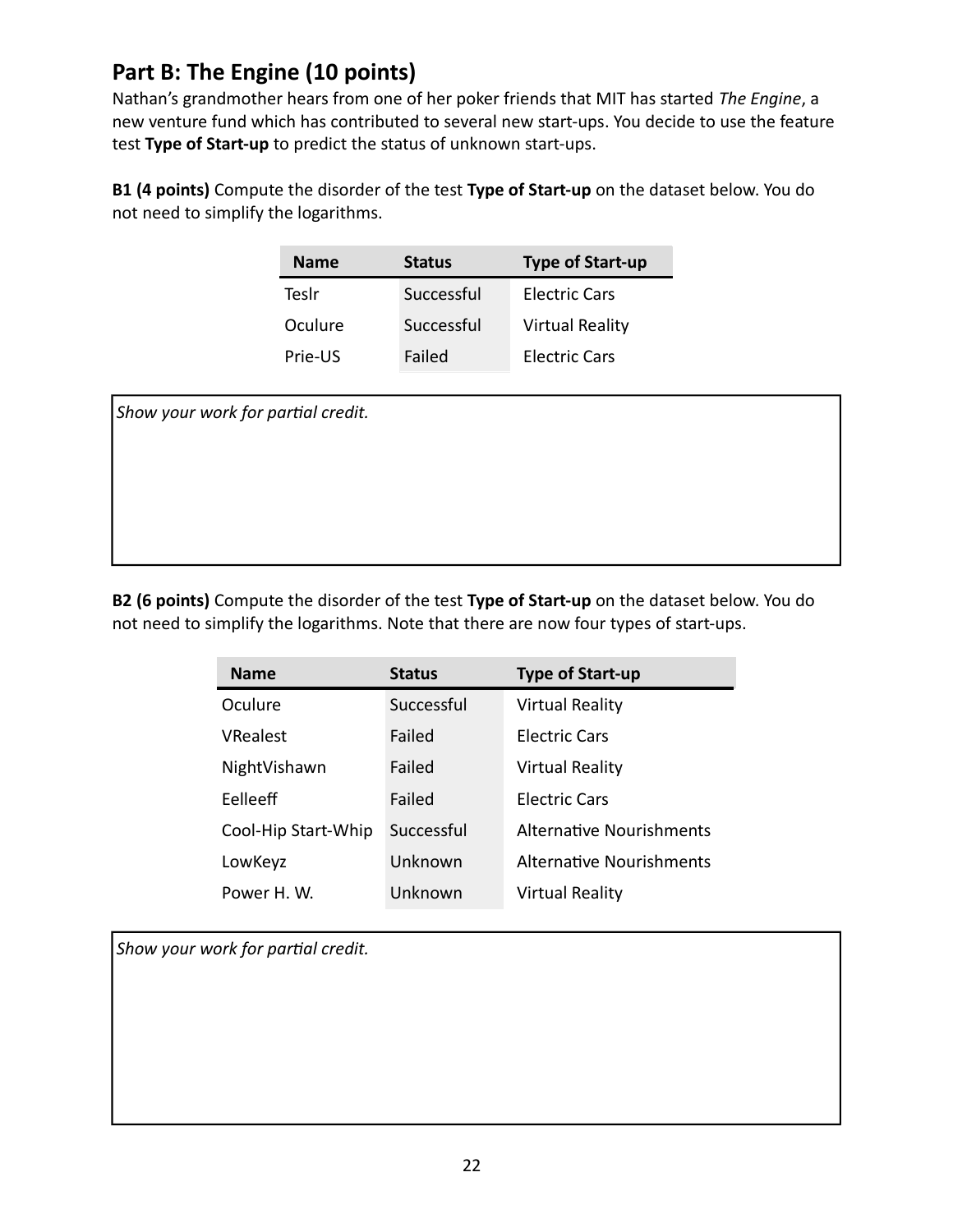## **Quiz 2, Problem 3: k-Nearest Neighbors (30 points)**

Jon Snow knows nothing. He comes to you for help because he has a 6.034 final the next day and is terrified because he has no understanding of any K-nearest neighbors concepts. As the resident 6.034 expert, you decide to help him by solving some practice problems that he is struggling with.

### **Part A: k-Nearest Neighbors (12 points)**

Using two different distance metrics, **Manhattan distance** and **Euclidean distance** (both defined below, as a reminder), and differing values of k, help Jon fill out the table below indicating the classification of *u* as one of the following: **A, B,** or **UNKNOWN.**



|                            | <b>Manhattan</b><br><b>Distance</b> | <b>Euclidean</b><br><b>Distance</b> |
|----------------------------|-------------------------------------|-------------------------------------|
| <b>1-Nearest Neighbors</b> |                                     |                                     |
| <b>3-Nearest Neighbors</b> |                                     |                                     |
| <b>5-Nearest Neighbors</b> |                                     |                                     |

The **Manhattan distance** between two points is defined as  $D(\vec{p}, \vec{q}) = | p_x - q_x | + | p_y - q_y |$ , so the distance between two points is measured by adding up two line lengths as shown in the figure to the right. The **Euclidean distance** between two points is defined as  $D(\vec{p}, \vec{q}) = \sqrt{(p_x - q_x)^2 + (p_y - q_y)^2}$ . p q  $|p_{x} - q_{x}|$ 

 $|p_y - q_y|$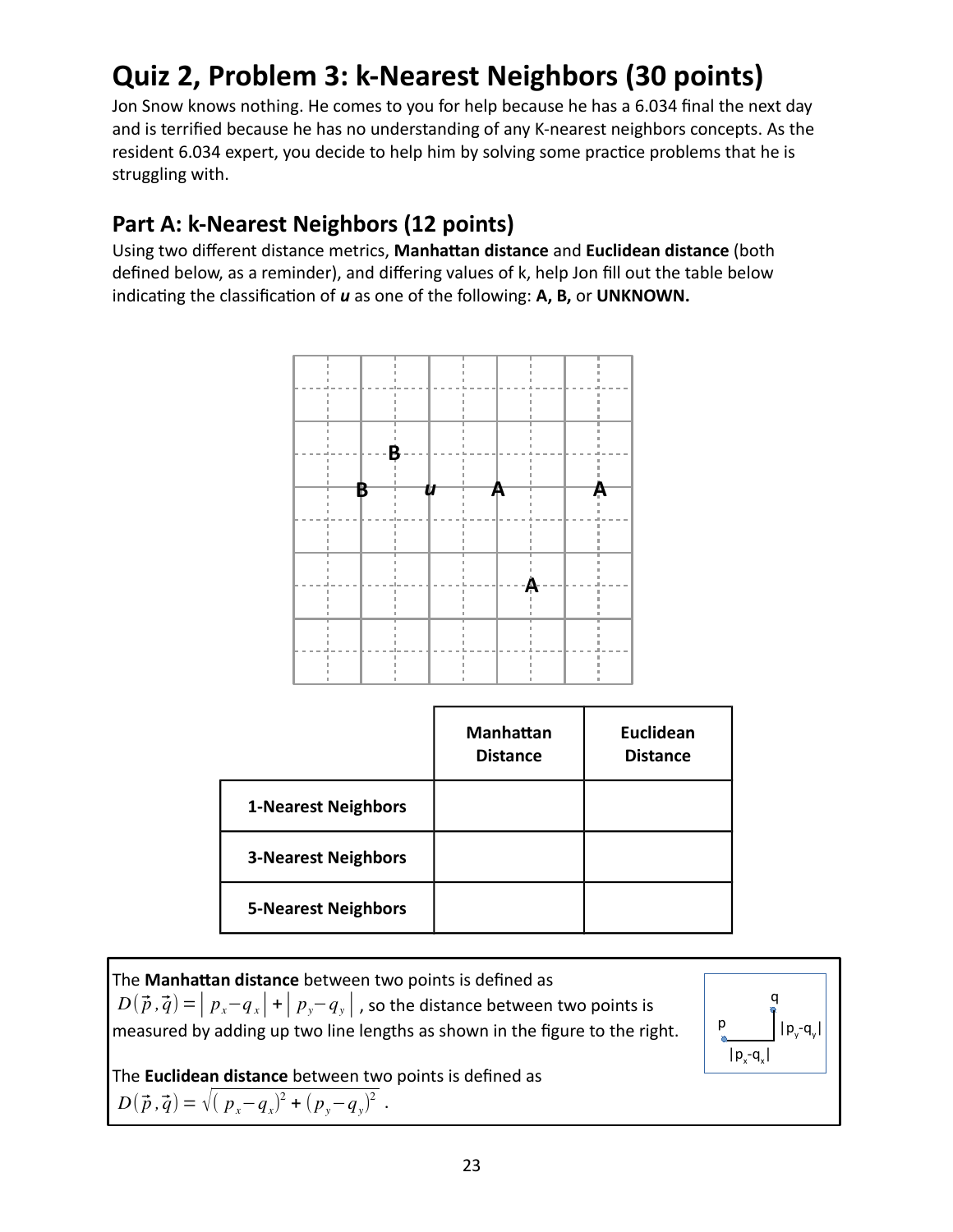#### **Part B: Cross Validation (8 points)**

Good work! Jon is already feeling more prepared for his exam. However, he still needs your help to find the best value of **k** using cross-validation with the three points *x*, *y*, and *z* as the test set. The actual classifications of the three points are:





**B1 (6 points)** For each value of **k**, indicate which of the three points (*x*, *y*, *z*) are misclassified, or write **NONE** if none of the three points were misclassified. Then, write the error rate (fraction of points misclassified) for each **k**. As usual, use Euclidean distance.

|         | <b>Misclassified</b> | <b>Error rate</b> |
|---------|----------------------|-------------------|
| $k = 1$ |                      |                   |
| $k = 3$ |                      |                   |
| $k = 5$ |                      |                   |

**B2 (2 points)** Based on your cross-validation results, what is the best value of **k**? (Circle one)

$$
k = 1 \qquad k = 3 \qquad k = 5
$$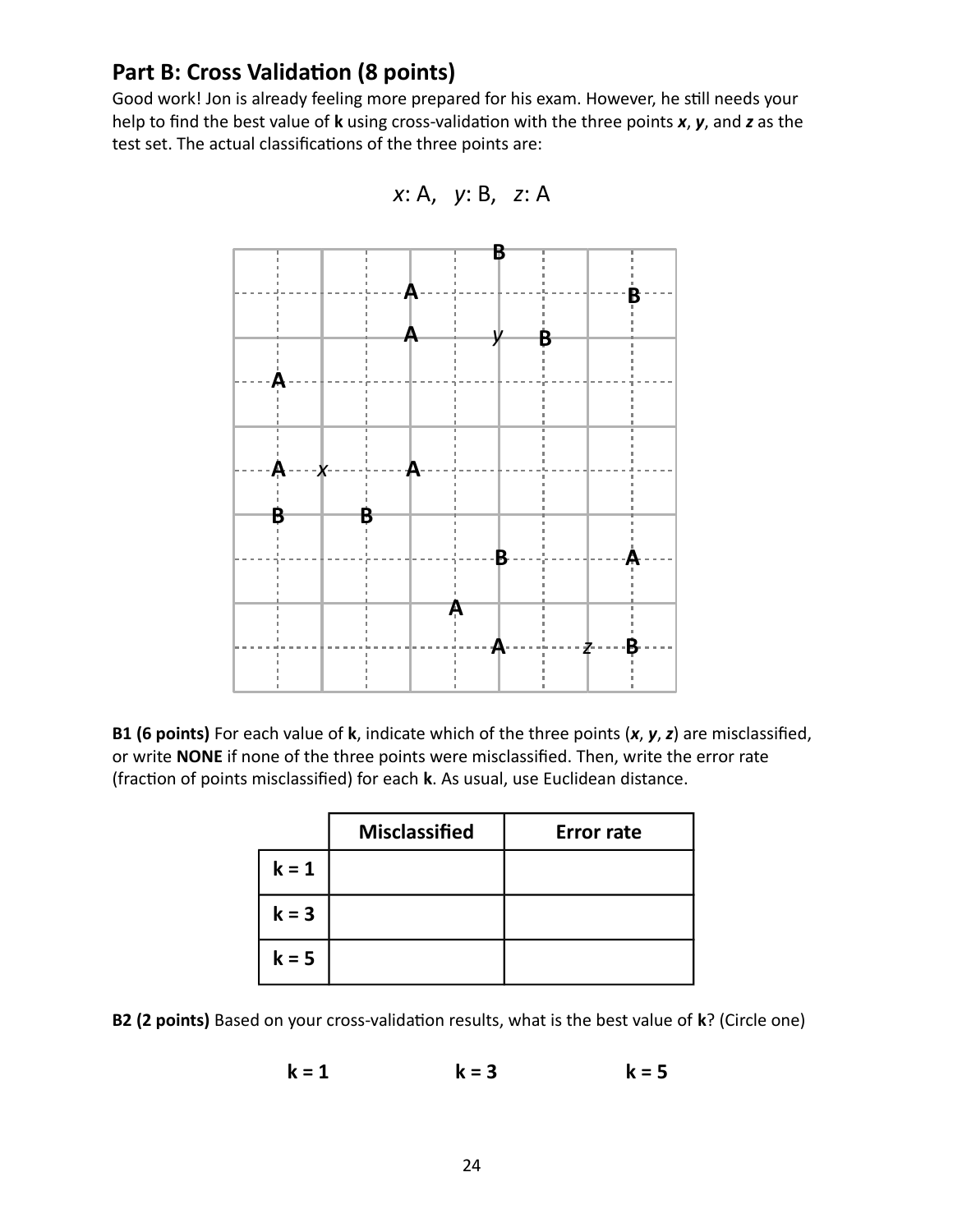#### **Part C: Jon Snow Knows No Boundaries (10 points)**

Jon sees a problem about drawing a decision boundary and immediately draws what he thinks is the correct boundary:



However, as we all know, Jon Snow knows nothing. As the decision-boundary expert, help Jon by drawing the actual **1-nearest neighbor decision boundary.** As usual, use Euclidean distance.

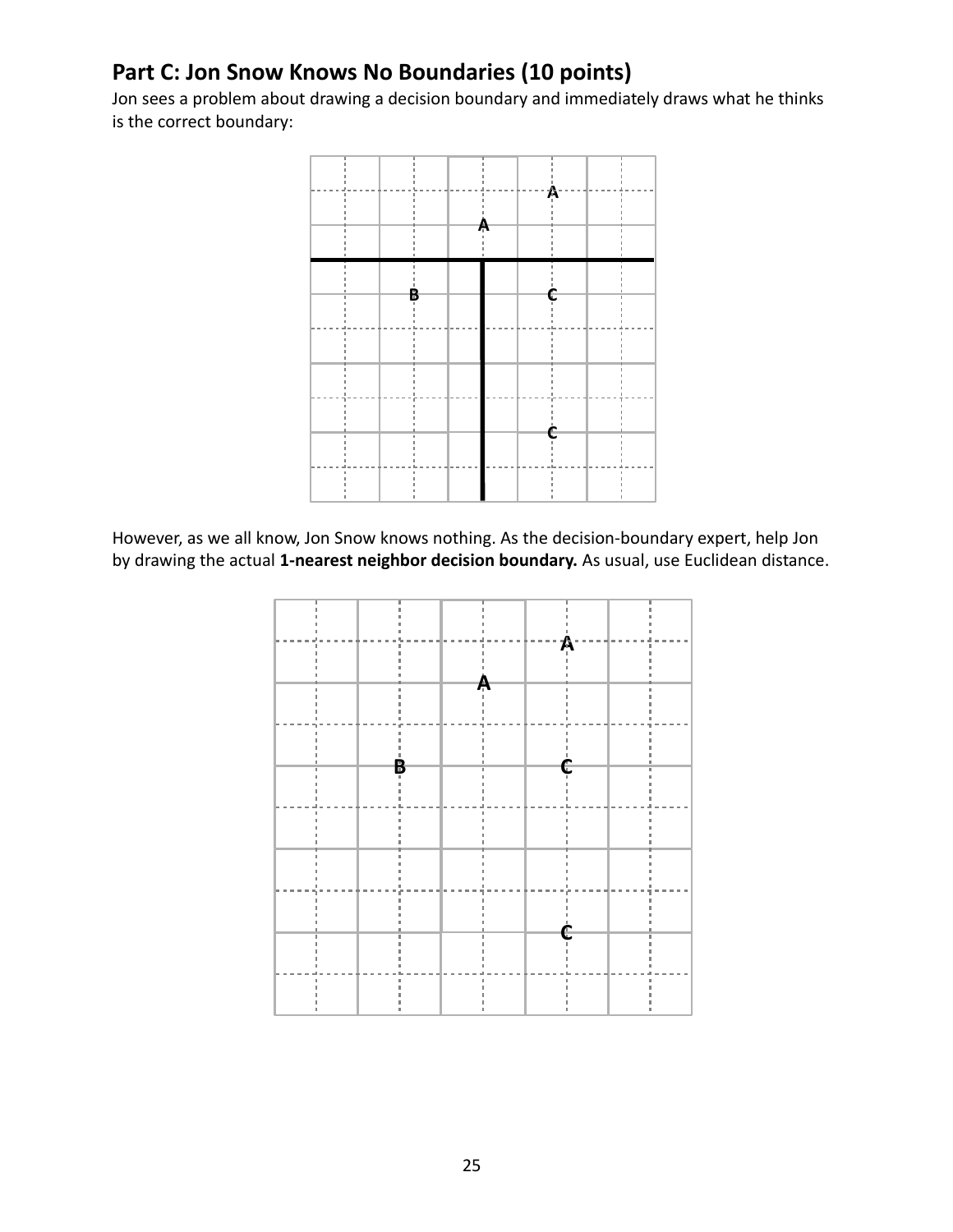### **Quiz 3, Problem 1: Neural Networks (50 points) Part A. Forward Propagation (40 points)**

Major film company Disni is thrilled about the resounding success of its feature film *How to Train Your Network*, starring Hiccup, the adventurous machine learning enthusiast. Disni has hired you to help them produce a sequel! Currently, they are trying to characterize the following model:



**A1 (6 points)** Which of the following six (6) logical functions can **neuron C** perform on its inputs **out**<sub>A</sub> and **out**<sub>B</sub>? Circle ALL that apply. Truth tables have been provided for your reference.

| <b>AND</b>  | <b>OR</b>  | <b>XOR</b> |
|-------------|------------|------------|
| <b>NAND</b> | <b>NOR</b> | <b>NOT</b> |

| р | q | AND(p, q) | р | a | OR(p, q) | р | q | XOR(p,q) |
|---|---|-----------|---|---|----------|---|---|----------|
| 1 | 1 |           | 1 | 1 |          |   | 1 |          |
| 1 | 0 |           |   | 0 |          |   | 0 |          |
| 0 | 1 |           |   | 1 |          | 0 | 1 |          |
| 0 | 0 |           |   | 0 |          |   | 0 |          |
|   |   |           |   |   |          |   |   |          |
|   |   |           |   |   |          |   |   |          |

| р | q | OR(p, q) |
|---|---|----------|
| 1 | 1 | 1        |
| 1 | 0 | 1        |
| 0 | 1 | 1        |
| U | 0 | 0        |

| р | a | NAND(p, q) | р | q | NOR(p, q) | р | <b>NOT</b> |
|---|---|------------|---|---|-----------|---|------------|
| 1 |   |            | 1 | 1 |           | 1 | 0          |
| 1 |   |            | 1 | 0 |           | 0 |            |
| 0 |   |            | 0 | 1 |           |   |            |
| 0 |   |            | 0 | ი |           |   |            |

| р | q | XOR(p,q) |
|---|---|----------|
| 1 | 1 | 0        |
| 1 | 0 | 1        |
| 0 | 1 | 1        |
| 0 | 0 | O        |

| p | NOT(p) |  |  |  |  |
|---|--------|--|--|--|--|
| 1 | 0      |  |  |  |  |
| 0 |        |  |  |  |  |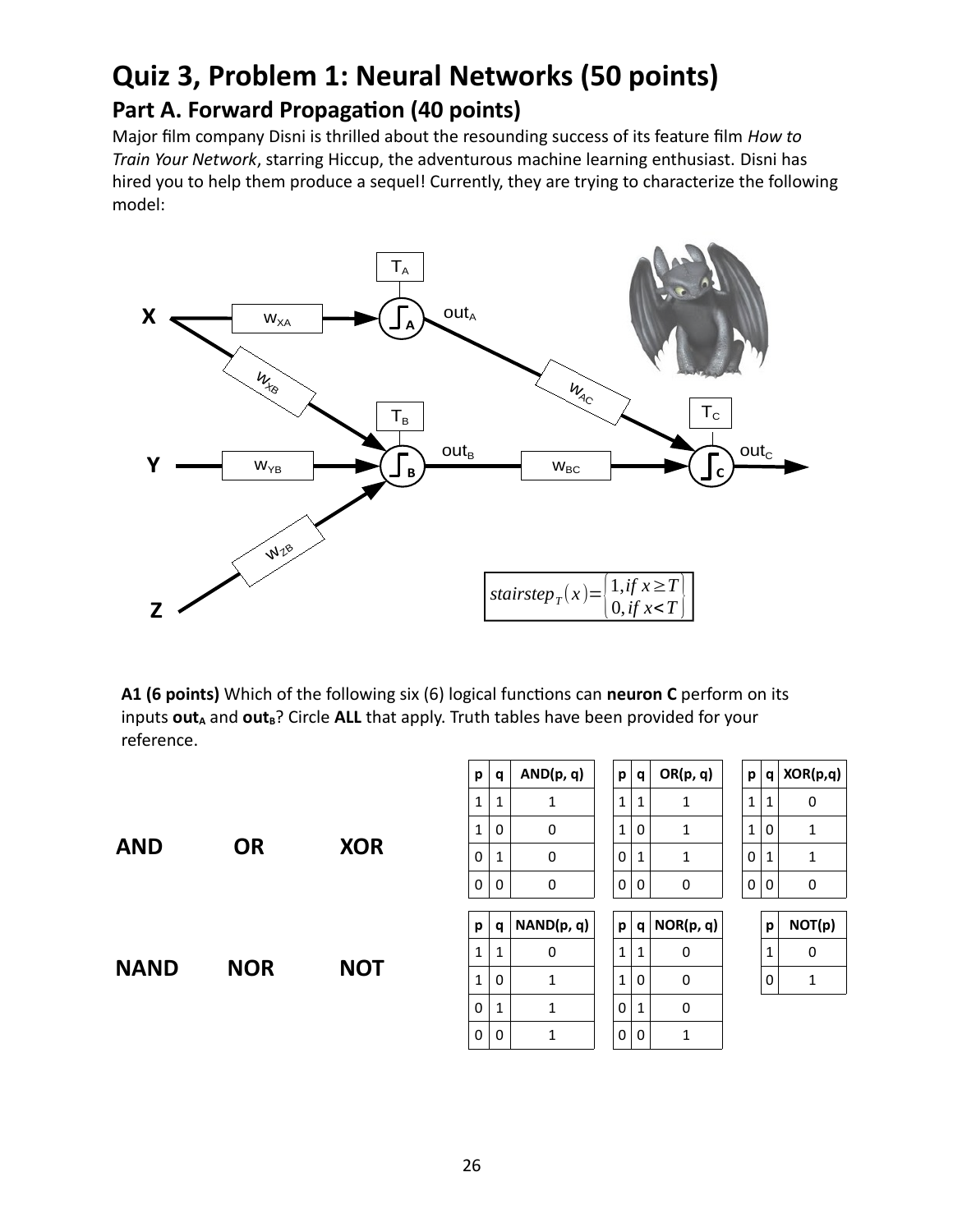**A2 (10 points)** Consider **neuron B**. For *each* of the three pictures below, decide whether there exists some assignment of weights and thresholds which allow **neuron B** to draw the picture, in two different, unrelated scenarios:

- when **w**<sub>xB</sub> can have any value you choose
- when  $w_{XB}$  must be equal to zero

In the images below, the shaded regions represent where neuron B outputs a 1. Non-shaded regions represent where neuron B outputs a 0. In each cell, *CLEARLY* write **YES** or **NO** to indicate whether or not **neuron B** could possibly draw the given picture with the indicated constraint on W<sub>XB</sub>.

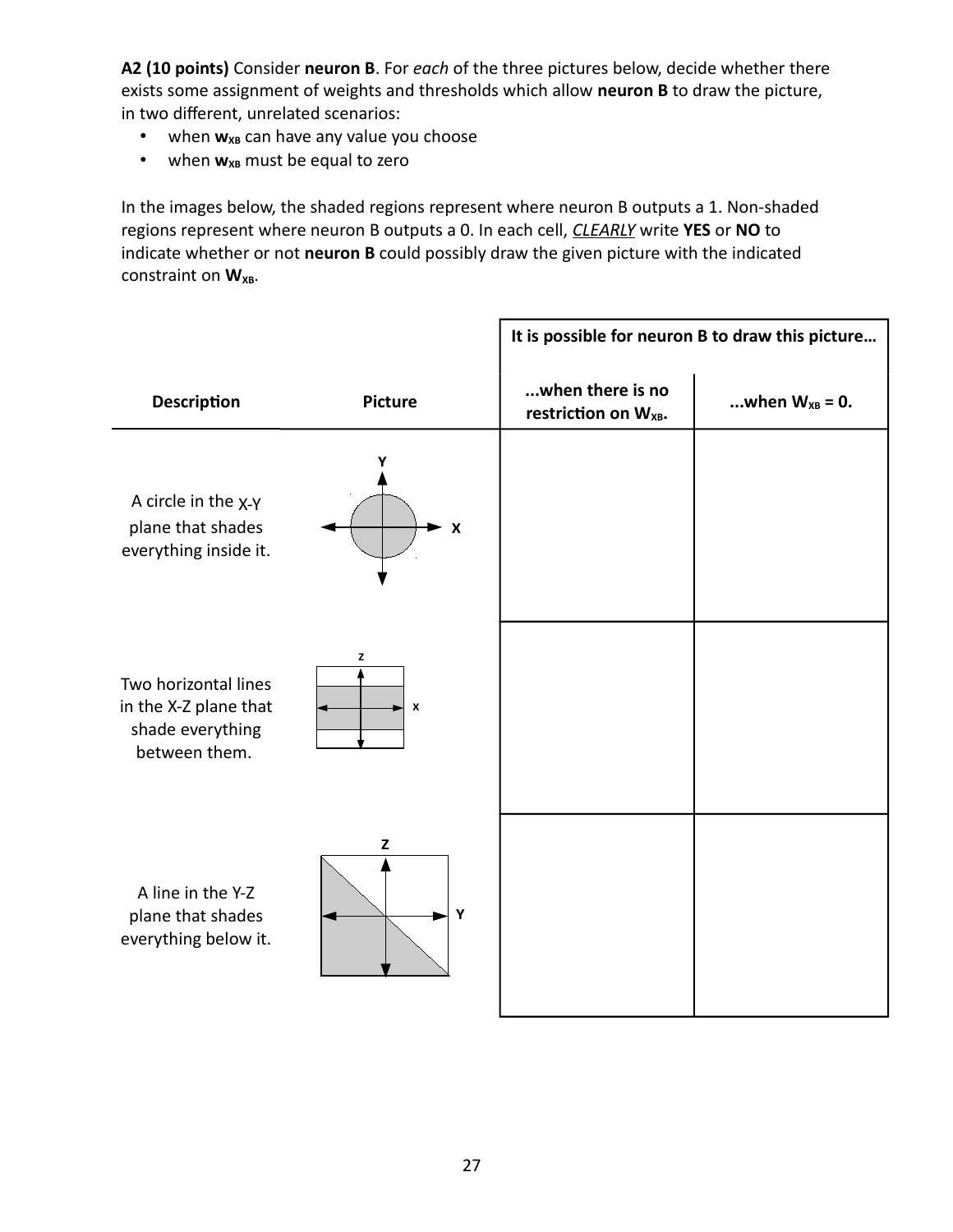**A3 (24 points)** In the final scene of the film, Hiccup's trusty neural network has its weights scrambled by a malicious adversary! To rescue his network, Hiccup must understand its new output. The new weights are shown below.



On the grid below, draw how the neural network would divide up the space. **Shade the space where the output of the neural network is 1.** Do not shade the space where the output is 0. If you are having trouble, for partial credit you may discuss which logic function neuron C emulates.

*Space to show your work for partial credit is provided on the next page. If you want to start over, we have provided an extra copy of the grid on the next page.*

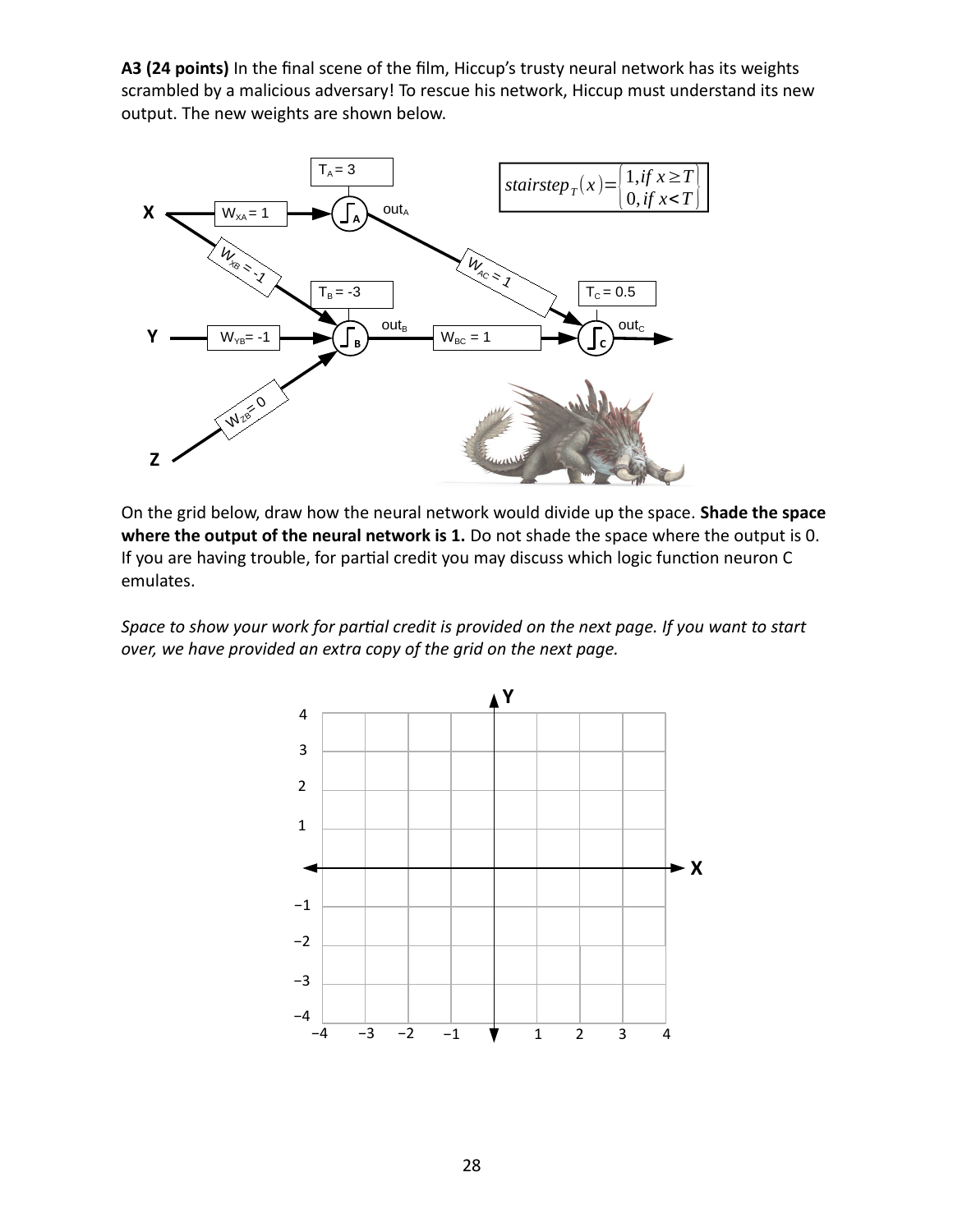*Show your work for partial credit:*

*This is a duplicate copy of the grid on the previous page. If you want to have this copy graded instead, check the box:*

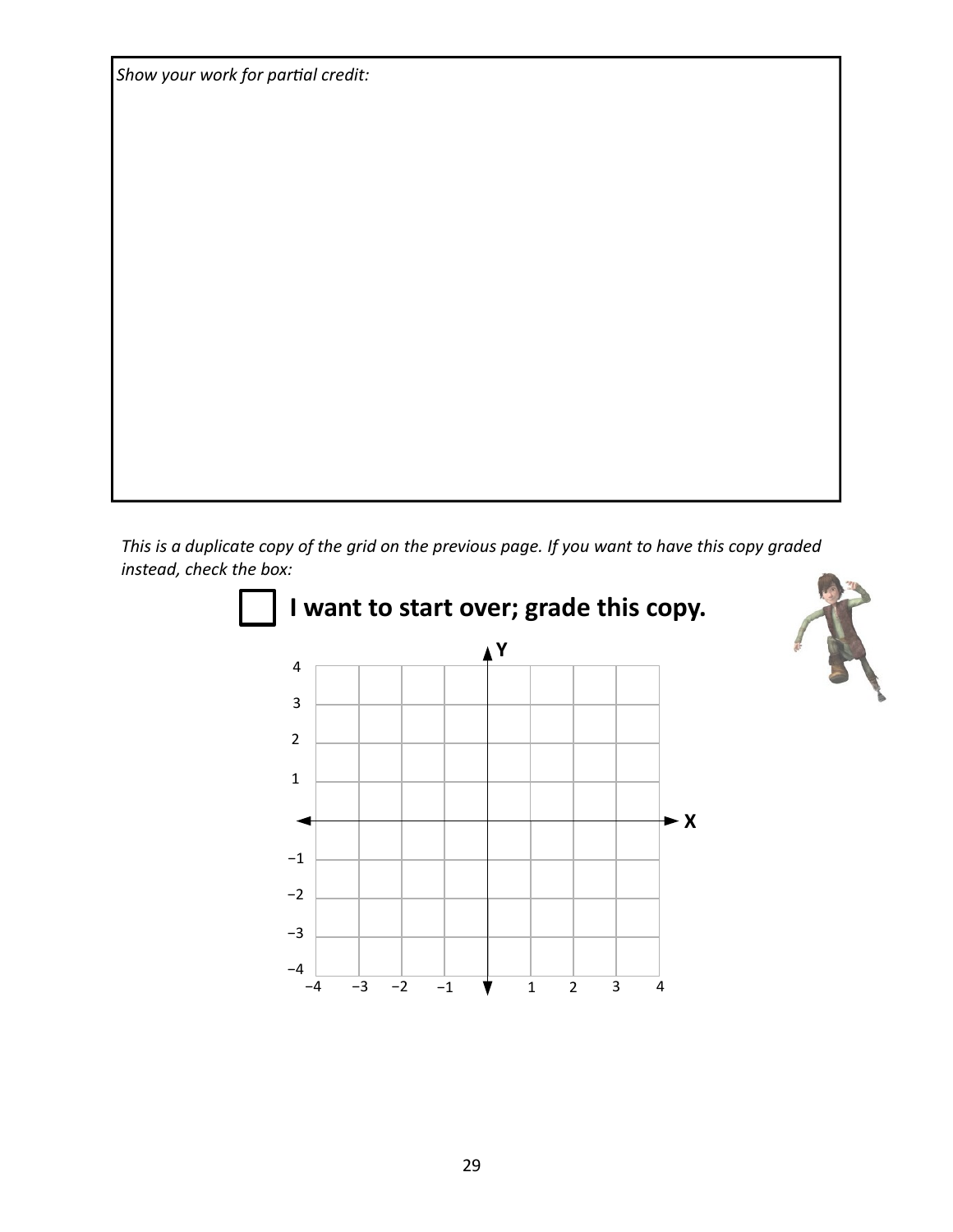#### **Part B. Backward-Propagation (10 points)**

The producers want to create a scene featuring deep neural network training, so they ask for your input on a few more concerns.

**B1 (4 points)** Disni is worried that training a deep neural network on screen will take up too much time, because back-propagation is complex. "Not to fear," you tell them. "The weightupdate algorithm is actually not that slow, because..." (circle the **one** best explanation):

- 1. It takes advantage of redundancies in the update equations so that downstream values are only computed once.
- 2. In most cases, the threshold trick speeds up the algorithm by an order of magnitude.
- 3. The step function is faster to compute and differentiate than the sigmoid which was used by scientists previously.
- 4. Nowadays, even a standard laptop computer can quickly compute 60,000,000 parameters.

**B2 (6 points)** Disni doesn't want to deal with updating both weights *and* thresholds in their back-propagation algorithm. However, you tell them that there is a natural way to transform a neural net with thresholds into an equivalent neural net without thresholds (this is known as the "threshold trick").

There are *two* neural networks shown below. The first is a simple neural net with two threshold parameters; the second is a *skeleton* you should augment to result in new neural network equivalent to the first after applying the threshold trick. **Augment the skeleton network with neural network elements (wires, weights, thresholds, neurons, and/or outputs) as appropriate to demonstrate the threshold trick**:



*Skeleton Network (augment this one by drawing things on it to make it equivalent to above):*

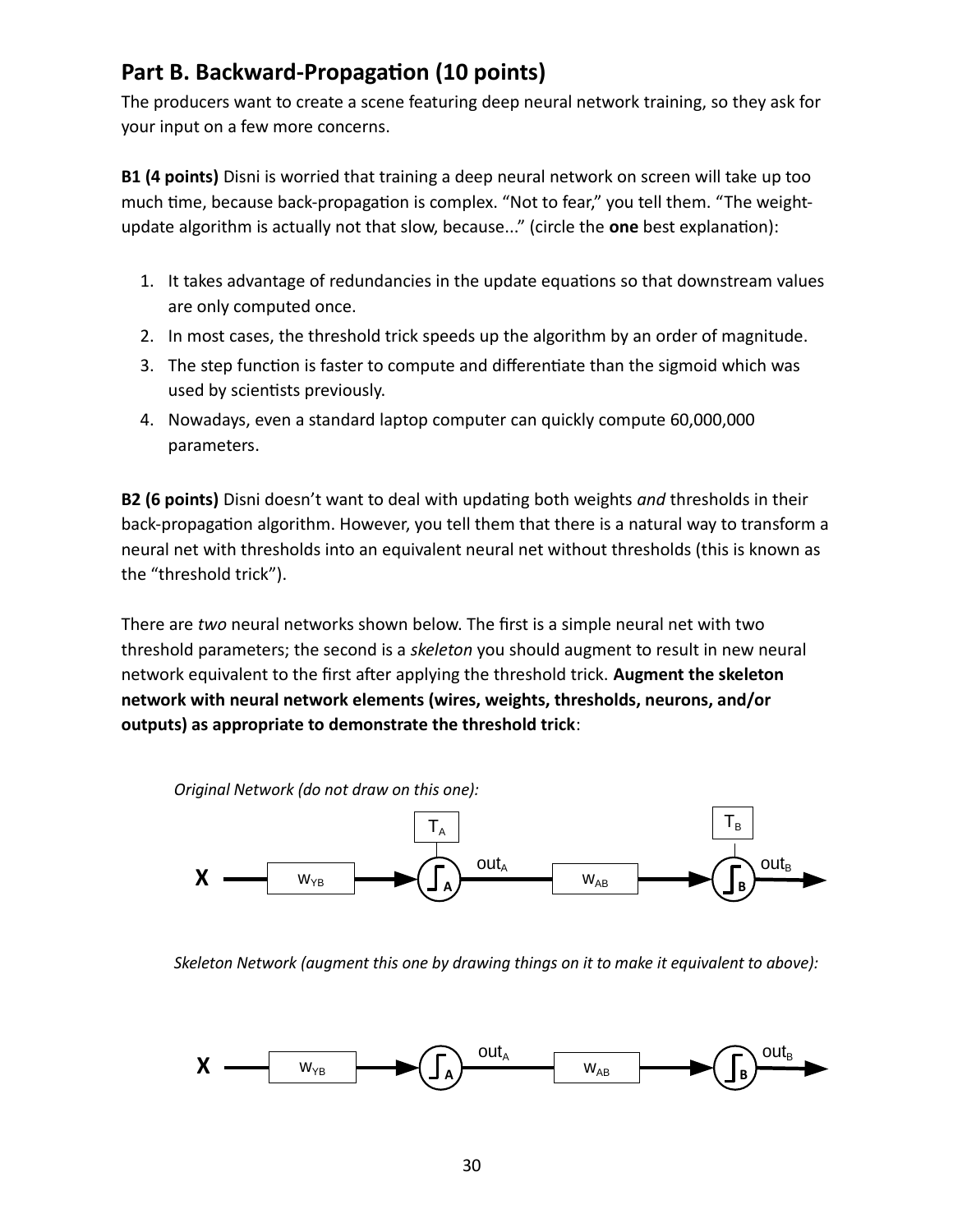(There is no quiz material on this page.)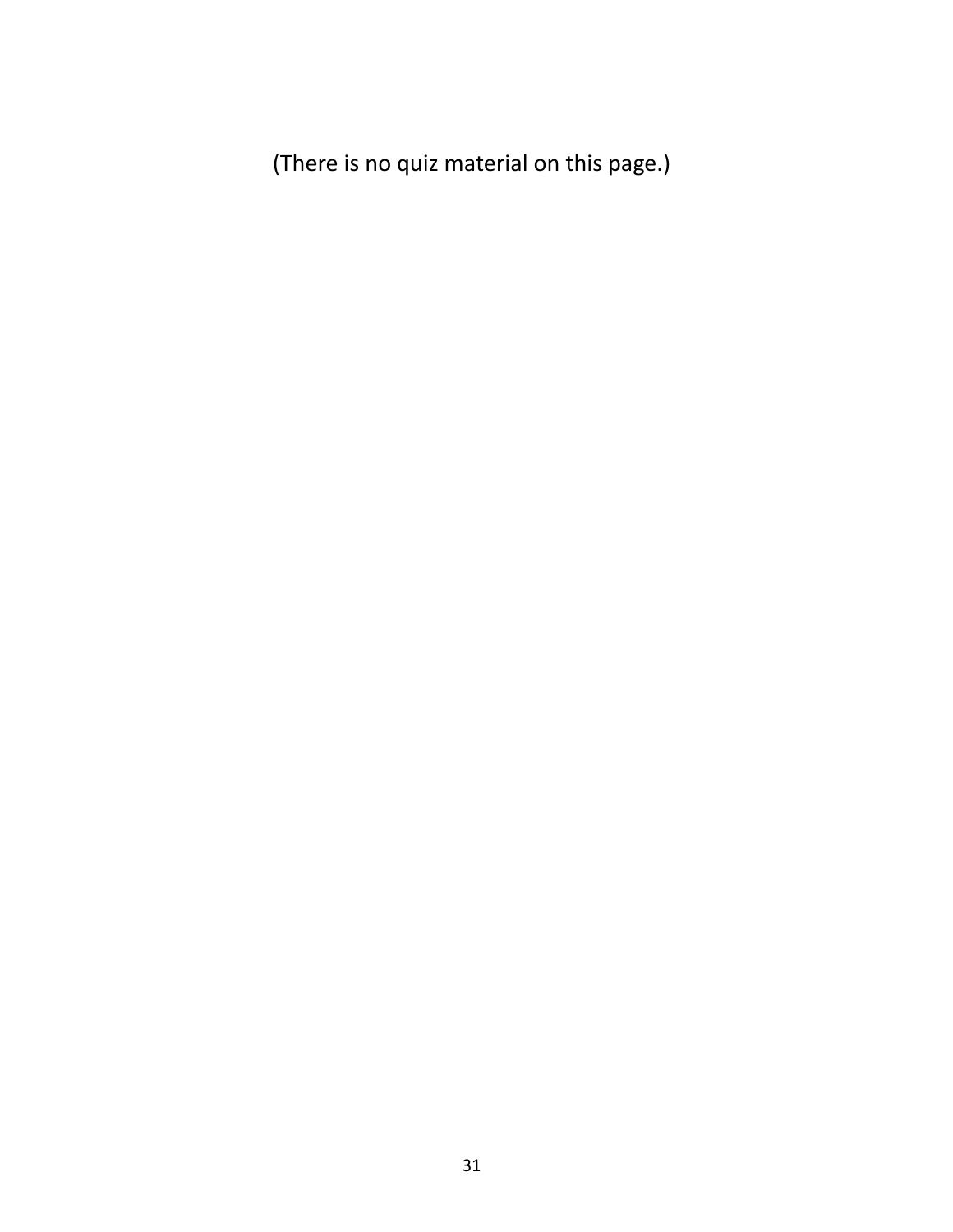## **Quiz 3, Problem 2: Support Vector Machines (50 points)**

Eve is on her way to the Olaf's Winter Wonderland, a Christmas tree lot, to pick out a tree for her living room! Eve knows the tree lot has two types of trees, LIVE trees and FAKE trees, and she wants to use her recently-mastered knowledge of 6.034 to create SVMs that can distinguish between the two types of trees.

### **Part A: Eve's Christmas Classifier (29 points)**

Upon arriving at the tree lot, Eve is relieved to see that the Christmas trees are perfectly separable by a linear SVM!

**A1 (14 points)** The diagram below shows a map of the trees on the lot. The trees are arranged on a grid, and each tree is labeled for future convenience. LIVE trees are **positive (+)** samples and FAKE trees are **negative (–)** samples. Furthermore, we have circled **one** of the support vectors (sample **B**) for you.



On the diagram above, with the knowledge that point B is a support vector,

- draw the linear SVM boundary with a **solid line**,
- draw the positive and negative gutters with **dashed lines**,
- and **circle** all other support vectors.

We have provided a duplicate copy of the graph for you above. If applicable, please *clearly* indicate which copy of the graph you would like us to grade.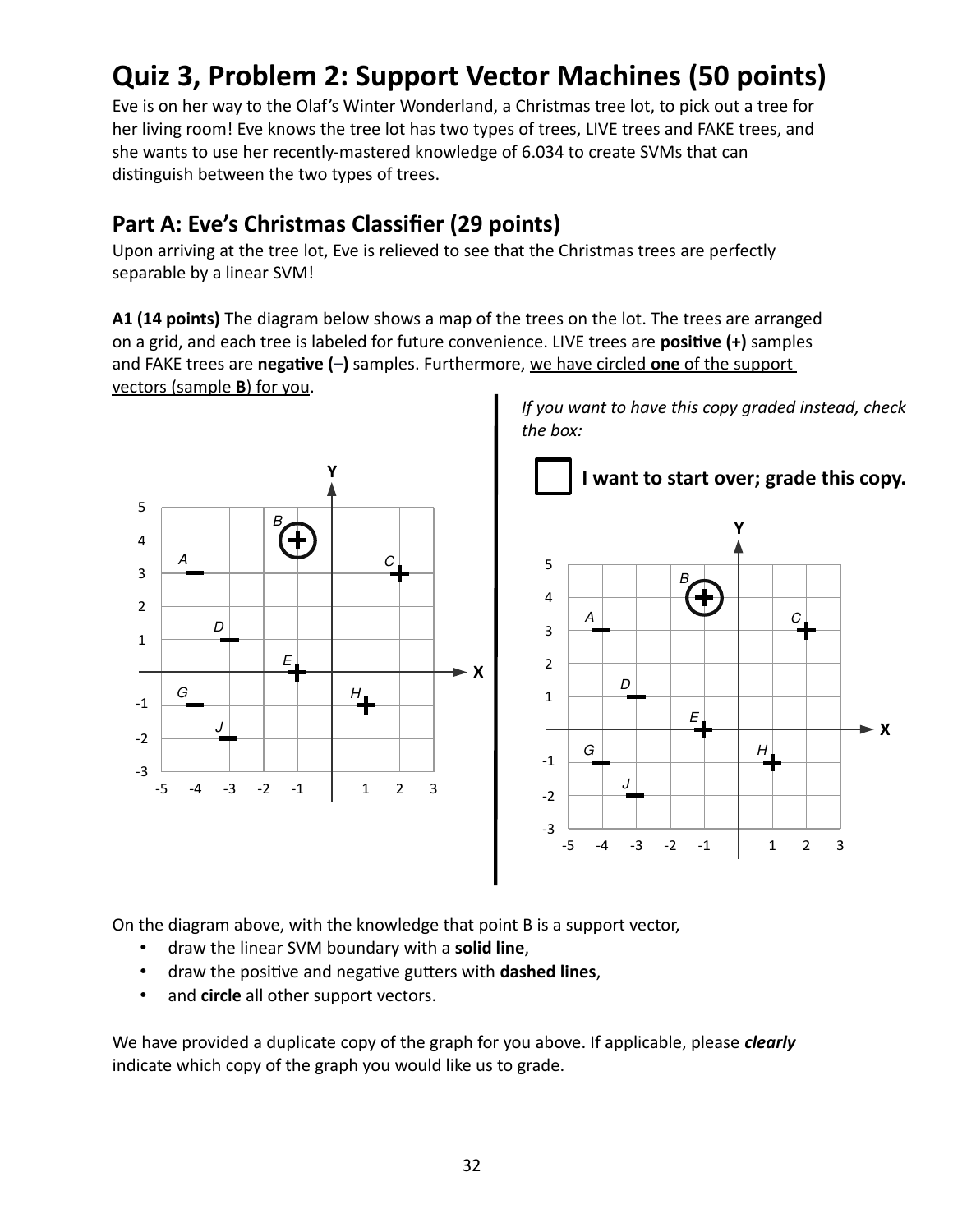**A2 (3 points)** Based on the boundary you drew in A1, in what direction does the vector  $\vec{w}$ point? On the graph below, **draw a vector from the origin pointing in the correct direction**. You do not need to compute or illustrate the length of ⃗*w* . *You should not need to do any calculations to answer this question.*



**A3 (4 points)** Eve wonders about what the relative values of  $\alpha_B$  and  $\alpha_E$  mean conceptually, given the boundary you drew in A1. Her curiosity leads her to think about the relative *importance* of points B and E in determining the SVM boundary. In the sentence below, there are three possible ways to fill in the blank. Help Eve by circling the **one** best entry indicating how points B and E compare:

| more important than |                                                                                                     |
|---------------------|-----------------------------------------------------------------------------------------------------|
|                     | Point B is equally important as $\vert$ point E in determining the boundary and gutters of the SVM. |
| less important than |                                                                                                     |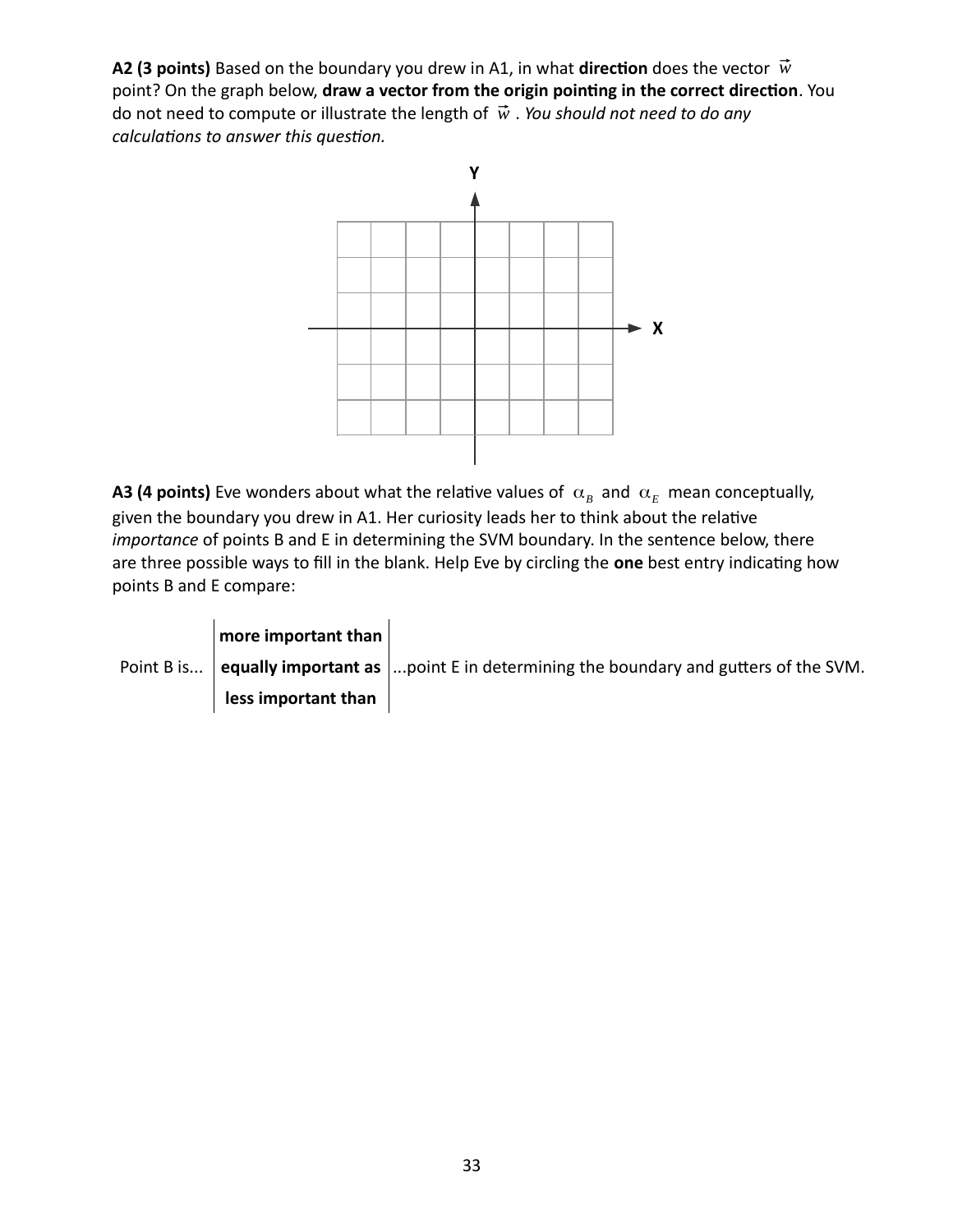**A4 (4 points)** Suppose that point B were **moved in the positive Y-direction**. As a function of the displacement in the positive Y-direction (  $\Delta\,Y$  ), how does B's supportiveness value (  $\alpha_{B}$  ) change, assuming that B continues to be a support vector? Circle the **one** graph that *best* illustrates the relationship between  $\Delta Y$  and  $\alpha_B^+$ .



**A5 (4 points)** Oh no! A customer just bought the tree located at point B, and is removing it from the lot (in other words, sample B has been **removed** from the training data). Eve is worried that she will have to re-do all of her SVM calculations. Supposing that Eve re-trains her SVM **without sample B**, will the SVM decision boundary or gutters change? Circle the **one** best answer below.

*For your convenience, we have printed the new graph below.*



#### **YES, the SVM decision boundary or gutters (or both) will change.**

**NO, neither the SVM decision boundary nor the gutters will change.**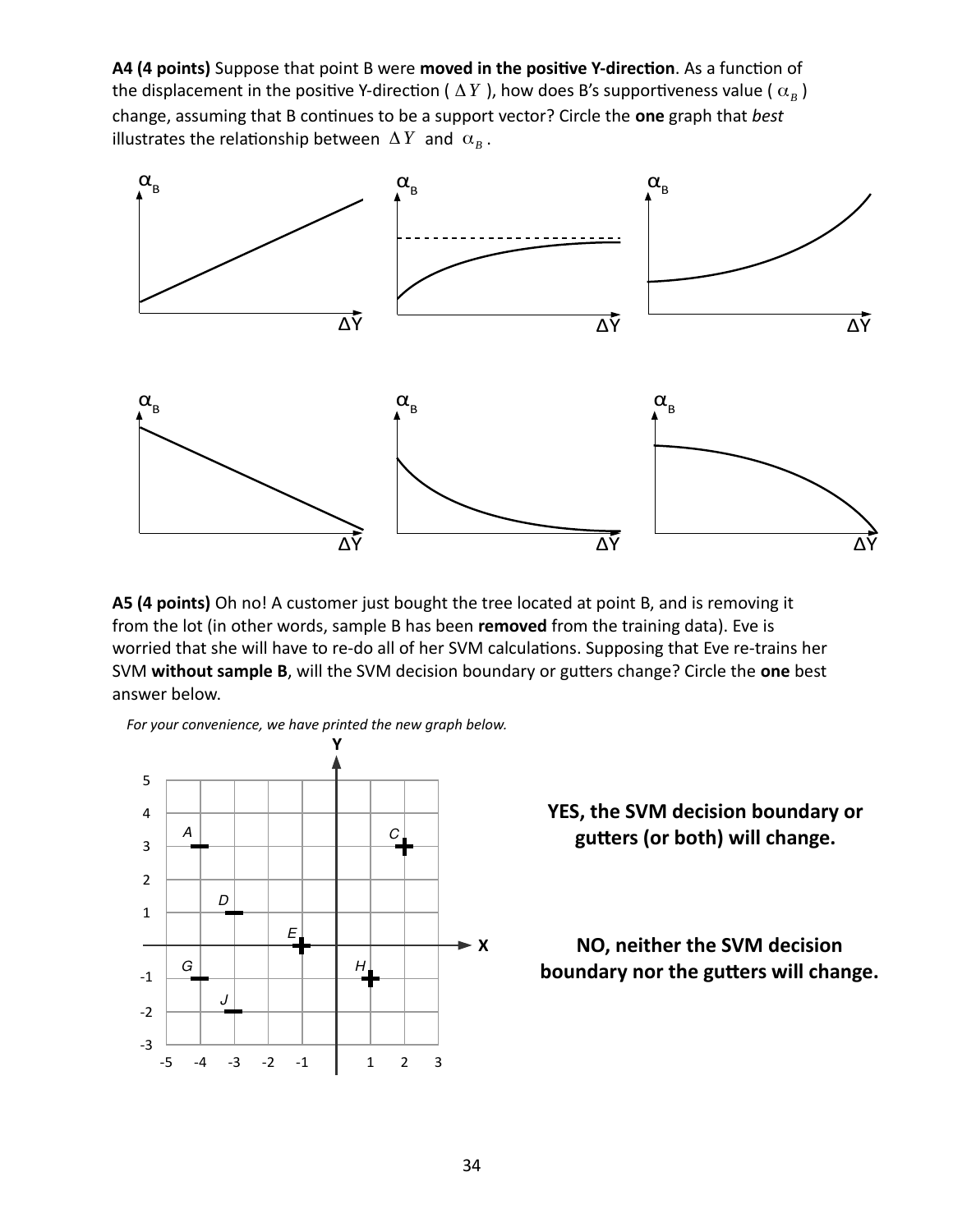#### **Part B: Kris Kringle's Kernels (9 points)**

As Eve pays for her tree at the cash register, she sees a printed advertisement to win a Kris Kringle figurine from Olaf's Winter Wonderland. Drawn on the advertisement is a beautiful arrangement of Balsam Fir **(F)** and Scotch Pine **(S)** Christmas trees! She decides she wants to sketch an SVM that can classify this complex arrangement of trees.

For each of the three types of kernels listed below, circle either **YES** or **NO** indicating whether Eve could train an SVM with a kernel of that type to *perfectly* classify the trees.





 **Radial Basis Function (RBF)**

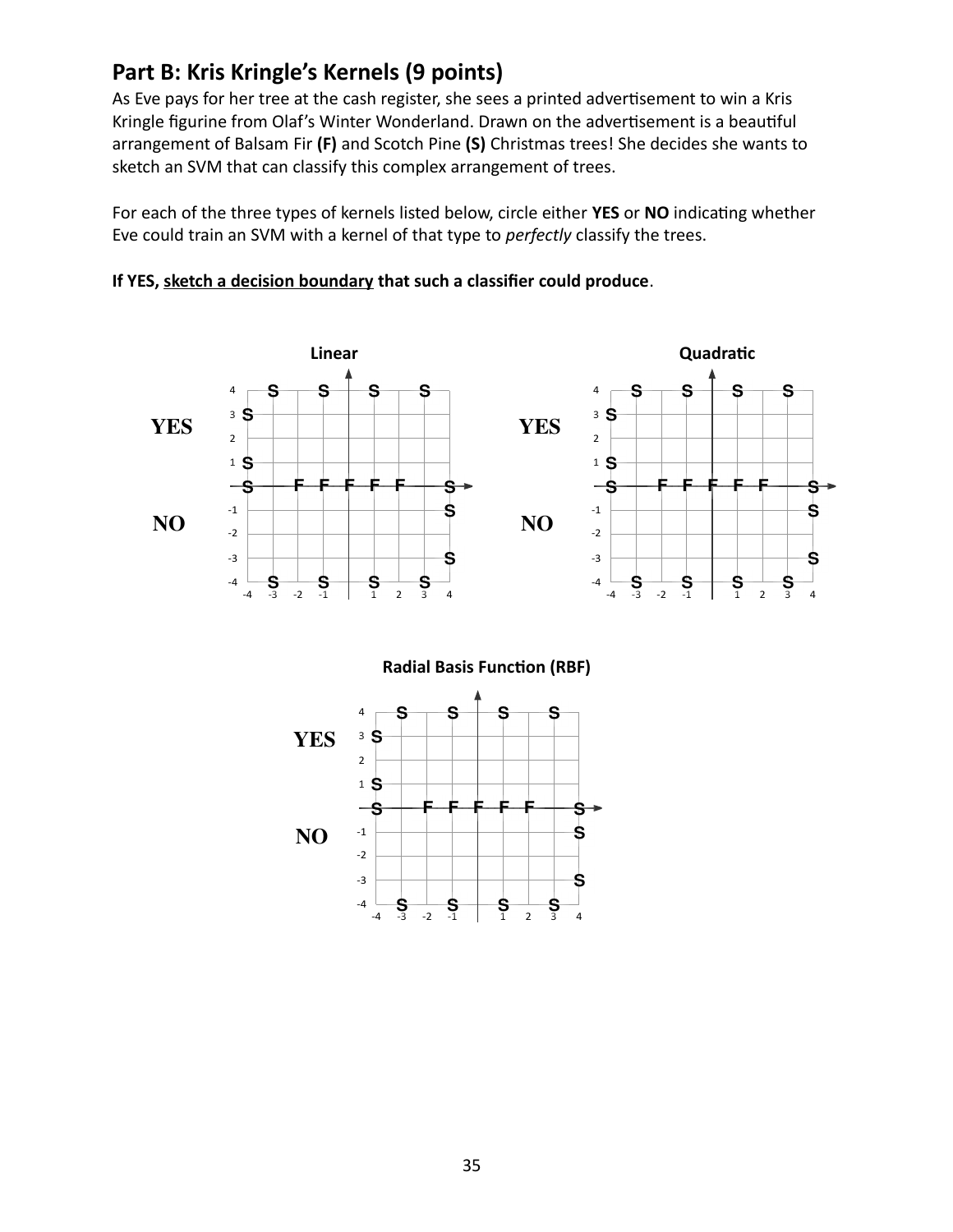#### **Part C: Jake's Parting Present (12 points)**

Your caring TA has decided to leave you one final gift: the gift of miscellaneous SVM questions that can't fit into another category. You can use these to impress your peers, professors, and even pets! (These questions are independent from, and do not rely on, the previous sections.)

**C1 (4 points)** Consider a linear SVM that classifies points on a number line (i.e. in 1 dimension). Assuming there is at least one positive sample and one negative sample, what are the *possible* numbers of support vectors for this linear SVM **after training has terminated**? What if the linear SVM classifies points on a plane (i.e. in 2 dimensions)? For 1D and 2D, **circle ALL possible numbers of support vectors for a fully-trained SVM.**

| 1D (line):  | $\overline{1}$ | $\overline{\mathbf{2}}$ | $\overline{\mathbf{3}}$ | 4 | $5 -$          | 6 |   |
|-------------|----------------|-------------------------|-------------------------|---|----------------|---|---|
| 2D (plane): | $1 \t 2$       |                         | $\overline{\mathbf{3}}$ | 4 | 5 <sub>1</sub> | 6 | 8 |

**C2 (4 points)** This question asks about SVM kernels *in general*, not about any particular SVM architecture or application. For each of the two functions below, explain why that function would **not** be a good choice as a kernel function:

| <b>Function</b>                     | <b>Explanation (fewer than 15 words)</b> |
|-------------------------------------|------------------------------------------|
| $K(\vec{u}, \vec{v}) = 1$           |                                          |
| $K(\vec{u}, \vec{v}) = \ \vec{u}\ $ |                                          |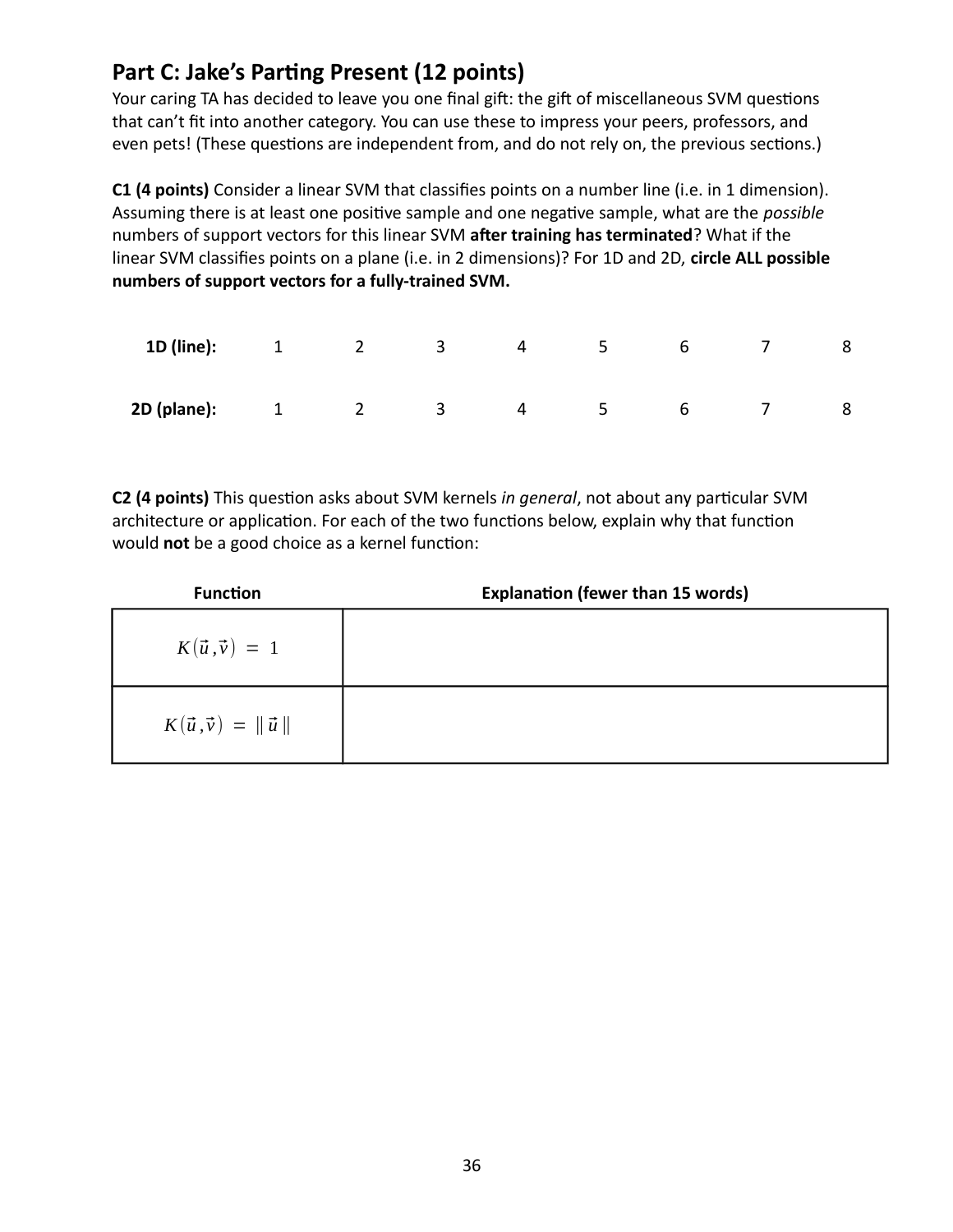**C3 (4 points)** As part of a Secret Santa gift exchange, Professor Winston gives you a challenging puzzle:



After weeks of crunching numbers, you successfully create an **SVM model with a Radial Basis Function (RBF) kernel** that perfectly classifies all of the data! However, when you plug in a *new* test point to be classified by the model, you find that the model incorrectly classifies it. Indeed, you find that your model incorrectly classifies roughly half of the new test vectors that are input into the model! Of the options below, circle the **one** that best describes what likely went wrong in this situation:

- 1. RBF kernels are notorious for causing SVMs to underfit to their training data.
- 2. The training algorithm did not run for long enough; the **α** values have not fully been trained, which means the relative weights of the support vectors are invalid.
- 3. There are not enough support vectors in the system: because **σ** (the RBF parameter) is so small, the tight boundaries preclude there being sufficient support vectors.
- 4. The trained model doesn't fully taken into account the 2D features of the training points.
- 5. The SVM trained on data in which there there is no regularity; it presumes order from otherwise random training points.

#### **Bonus Question (1 extra point)**

This question is extra credit. Do not spend too much time on it. Getting this question wrong will not negatively impact your grade.

Recall that a kernel function  $K(\vec{u}, \vec{v})$  is defined as the dot product between two transformed  $\text{vectors } \Phi(\vec{u})$  and  $\Phi(\vec{v})$  . Consider some three-dimensional vector  $\vec{x} = \langle x_1, x_2, x_3 \rangle$  , and suppose the feature transformation  $\Phi(\vec{x})$  is defined as  $\Phi(\vec{x}) = \langle x_1, x_2^2, x_3 \rangle$  . What is the kernel function  $K(\vec{u}, \vec{v})$  associated with this feature transformation?

$$
K(\vec{u}, \vec{v}) = \boxed{\phantom{\Big|}}
$$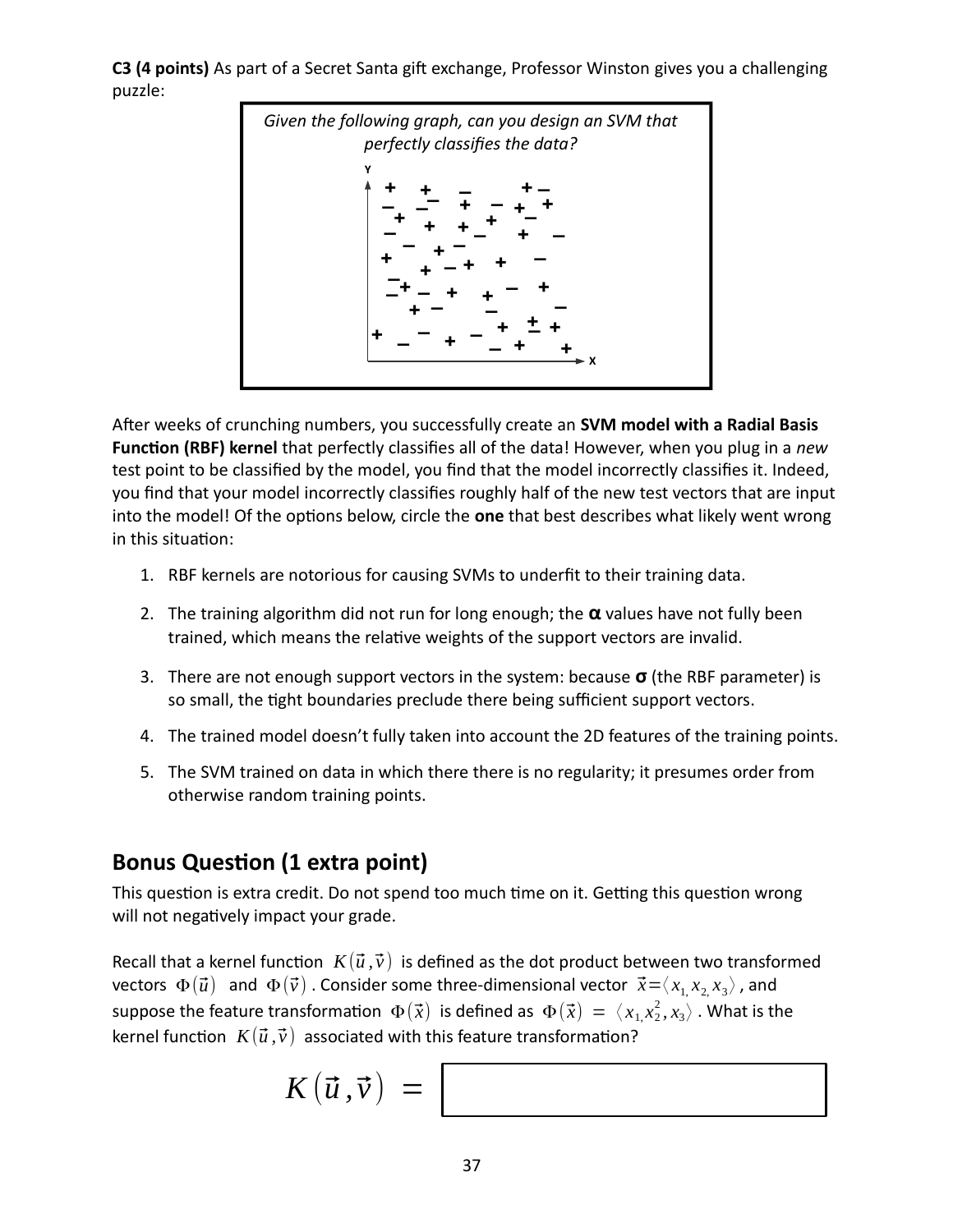### **Quiz 4, Problem 1: Bayesian Inference (50 points)**

#### **Part A: Parameters in Bayes Nets (12 points)**

For each Bayes net described below, answer this question: **Assuming all of the variables are boolean, what is the minimum number of parameters in the Bayes net?** (For each net, the number of parameters is the total number of entries in all conditional probability tables.)

You may show your scratch work for partial credit.

#### **A1 (4 points)**



Number of parameters =



**A2 (4 points)**



**A3 (4 points)** A Bayes net with five variables, in which ALL variables are assumed to be independent.

Number of parameters =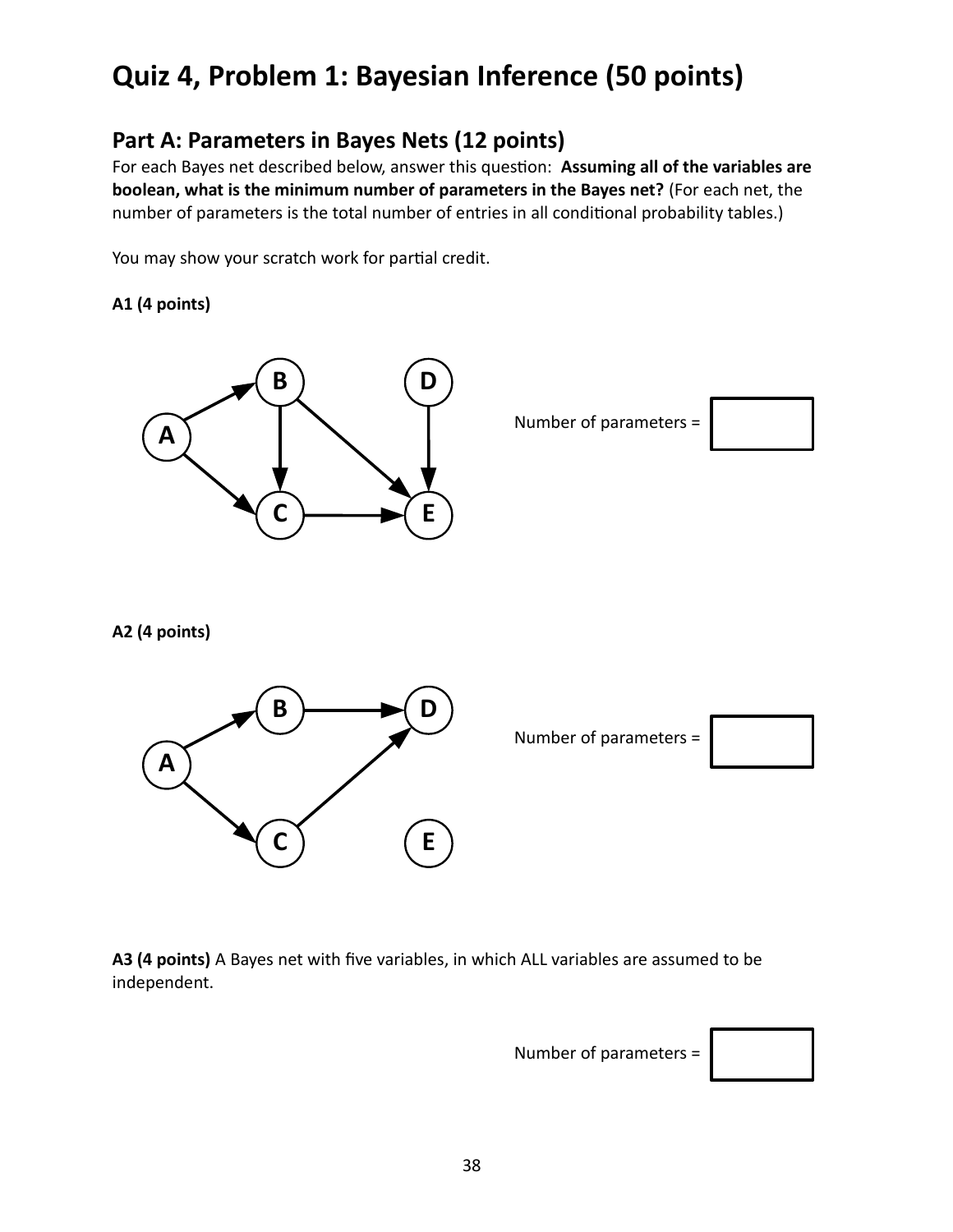#### **Part B: Independence by d-Separation (12 points)**

Consider the Bayes net below, containing 8 variables. Assume that the only independence relations that hold are exactly the ones enforced by the shape of the Bayes network. For each question below, show your work for partial credit.



**B1 (4 points)** Is A marginally independent of D? (Circle one)



**B2 (4 points)** Is  $P(A | CD) = P(A | C)$ ? (Circle one)

**YES**

**YES**

**NO**

**NO**



**B3 (4 points)** Is  $P(E|D) = P(E)$ ? (Circle one)

**YES**

**NO**

| Show your work for partial credit. |  |  |
|------------------------------------|--|--|
|                                    |  |  |
|                                    |  |  |
|                                    |  |  |
|                                    |  |  |

39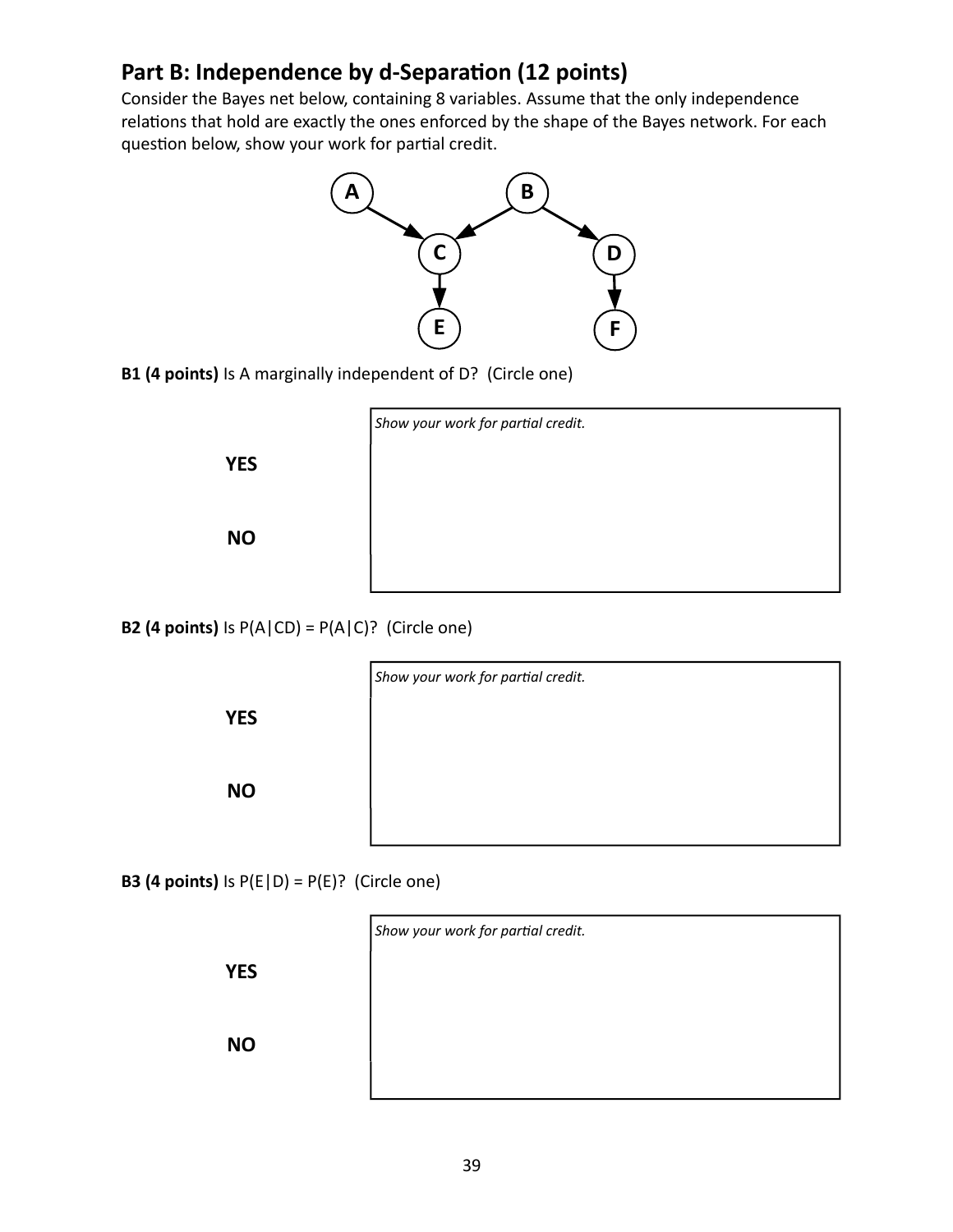### **Part C: Probability in Bayes Nets (8 points)**

Here is a Bayes net with 4 boolean variables and their associated probability tables. Each probability is represented by a lowercase variable.



Write an expression for  $P(A B\overline{C}\overline{D})$  in terms of the variables specified in the Bayes net.

# $P(AB\overline{C}\overline{D}) =$



*Show your work for partial credit:*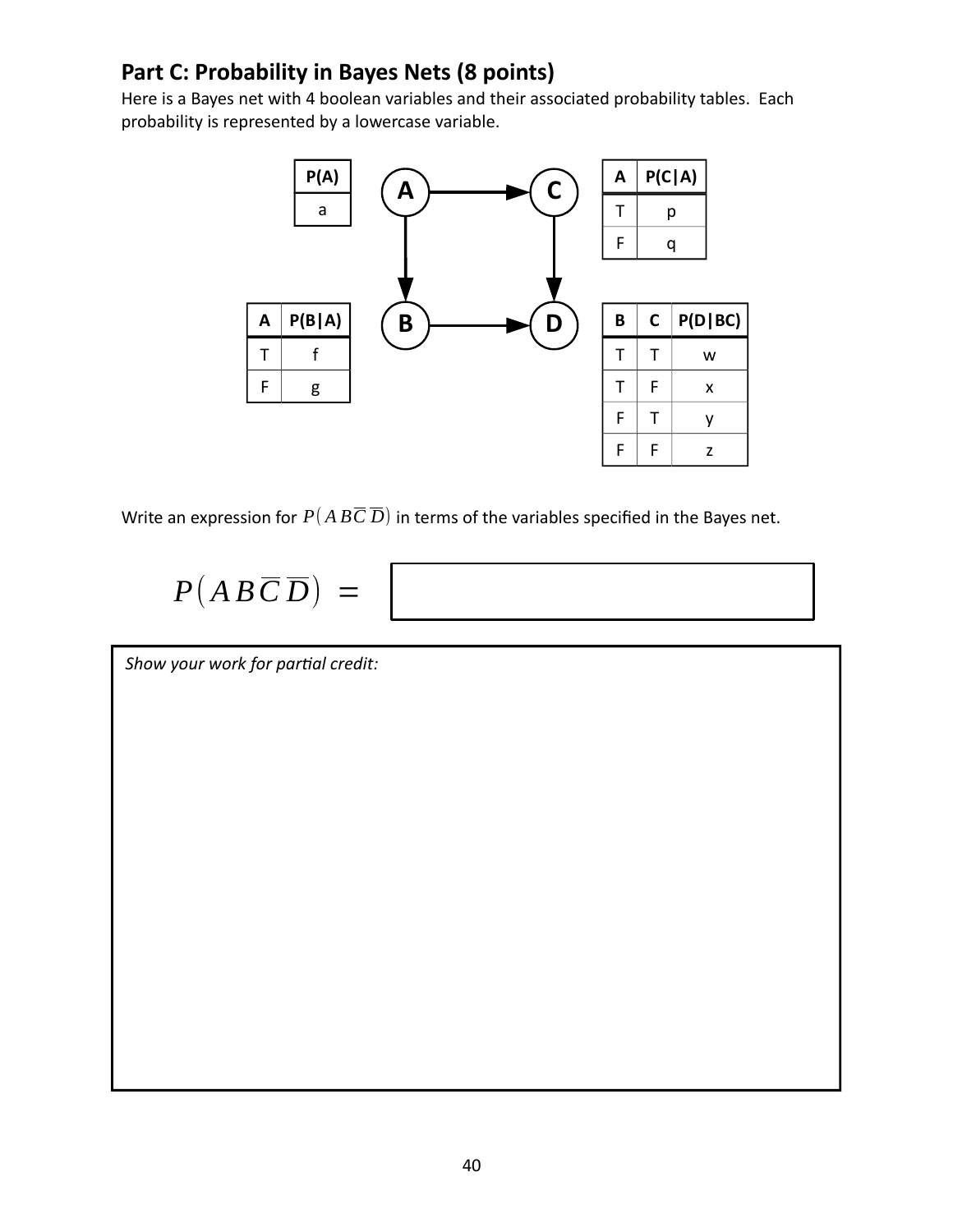### **Part D: Specificity and Sensitivity (18 points)**

Last week, MIT freshman Bryce SoCal saw and felt snow for the first time! It was an aweinspiring experience for him, but his roommate Yuri Siberia didn't even seem to notice the snow. Intrigued, Bryce develops a model to predict whether an MIT freshman has seen snow before coming to college, based on their hometown.

Bryce determines that:

- 75% of MIT freshmen have seen snow before coming to college,
- his model is 80% specific (of the students who have seen snow, the model accurately predicts that 80% of the time), and
- his model is 99% sensitivity (of the students who haven't seen snow, the model accurately predicts that 99% of the time).

For each freshman, let **S** be the event that they have seen snow before, and let **M** be the event that Bryce's model predicts they have seen snow. Then:

- $P(S)=0.75$
- $P(M | S) = 0.80$
- $P(\overline{M} | \overline{S}) = 0.99$

**D1 (9 points)** Out of 100 randomly selected freshmen, how many will Bryce's model predict as having seen snow, regardless of whether each freshman has actually seen snow?

The expected number of freshmen predicted to have seen snow is *approximately* (circle one):

| 25                                 | 30 | 35 | 40 | 45 | 50 | 55 | 60 | 65 | 70 | 75 |
|------------------------------------|----|----|----|----|----|----|----|----|----|----|
| Show your work for partial credit: |    |    |    |    |    |    |    |    |    |    |
|                                    |    |    |    |    |    |    |    |    |    |    |
|                                    |    |    |    |    |    |    |    |    |    |    |
|                                    |    |    |    |    |    |    |    |    |    |    |

**D2 (9 points)** Bryce's model predicts that Martin has never seen snow before college. Given that result, the probability that Martin actually had seen snow is *most nearly* (circle one):

| 0% | 10%                                | 20% | 30% | 40% | 50% | 60% | 70% | 80% | 90% | 100% |
|----|------------------------------------|-----|-----|-----|-----|-----|-----|-----|-----|------|
|    | Show your work for partial credit: |     |     |     |     |     |     |     |     |      |
|    |                                    |     |     |     |     |     |     |     |     |      |
|    |                                    |     |     |     |     |     |     |     |     |      |
|    |                                    |     |     |     |     |     |     |     |     |      |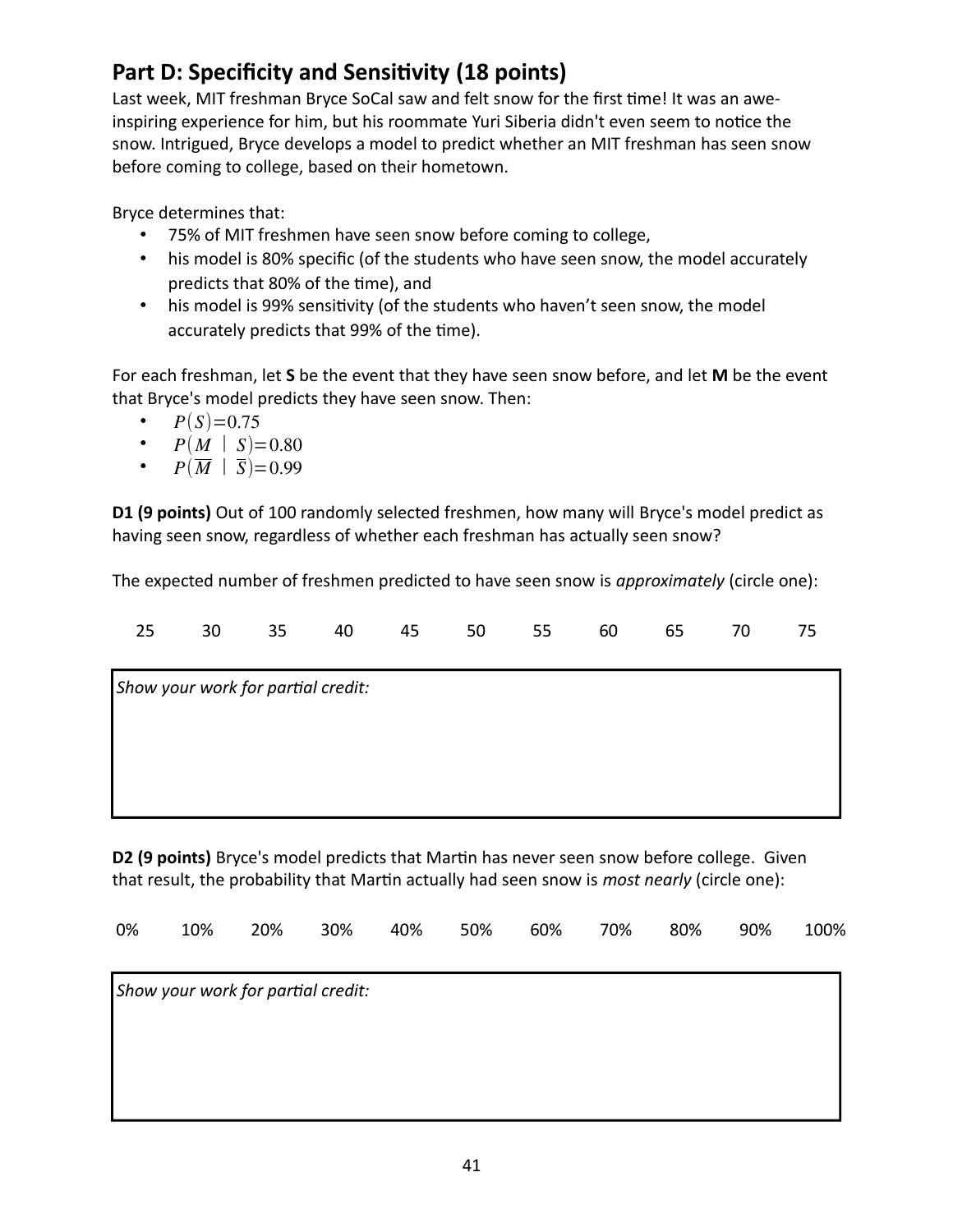### **Quiz 4, Problem 2: Adaboost (50 points)**

You are collaborating with the MIT biology lab to help improve diagnosis of Traumatic Brain Injury (TBI). The biology lab has heard rumors of your 6.034 prowess and has requested your assistance in making a machine learning model.

#### **Part A: Brain Boosting (23 points)**

The biology lab has given you data from a pilot study of 6 different TBI tests, each run on 6 different human participants. Each test (a binary classifier) was found to have misclassified the presence of TBI in at least one of the participants.

Your goal is to use the data to create a machine learning model for improved diagnosis of TBI. Due to the nature of the data, you quickly realize Adaboost would be an ideal method.

To ensure that you come up with a model as objectively as possible, the researchers have blinded the blood test names with identifiers T1-T6, and the participant names with identifiers A-F. The table of data is given below. The lab emphasizes to you that the table contains **one row per weak classifier** and **one column per training point**, and **cells shaded in black represent points that the classifier misclassifies**.

| Weak               | <b>Selected Participants (Training</b><br>Points) |   |             |   |          |   |  |  |
|--------------------|---------------------------------------------------|---|-------------|---|----------|---|--|--|
| <b>Classifiers</b> | A                                                 | B | $\mathbf C$ | D | $\bf{E}$ | F |  |  |
| <b>T1</b>          |                                                   |   |             |   |          |   |  |  |
| <b>T2</b>          |                                                   |   |             |   |          |   |  |  |
| <b>T3</b>          |                                                   |   |             |   |          |   |  |  |
| <b>T4</b>          |                                                   |   |             |   |          |   |  |  |
| T <sub>5</sub>     |                                                   |   |             |   |          |   |  |  |
| T <sub>6</sub>     |                                                   |   |             |   |          |   |  |  |

On the next page, perform three rounds of boosting with these classifiers and training data. In each round, **pick the classifier with the error rate furthest from 1/2**. Break ties by picking the classifier that comes first numerically.

In any round, if Adaboost would terminate instead of choosing a classifier, write **NONE** for the weak classifier (**h**) and for the voting power (**α**). Then, leave all remaining spaces blank.

Space to show work is provided on the next page.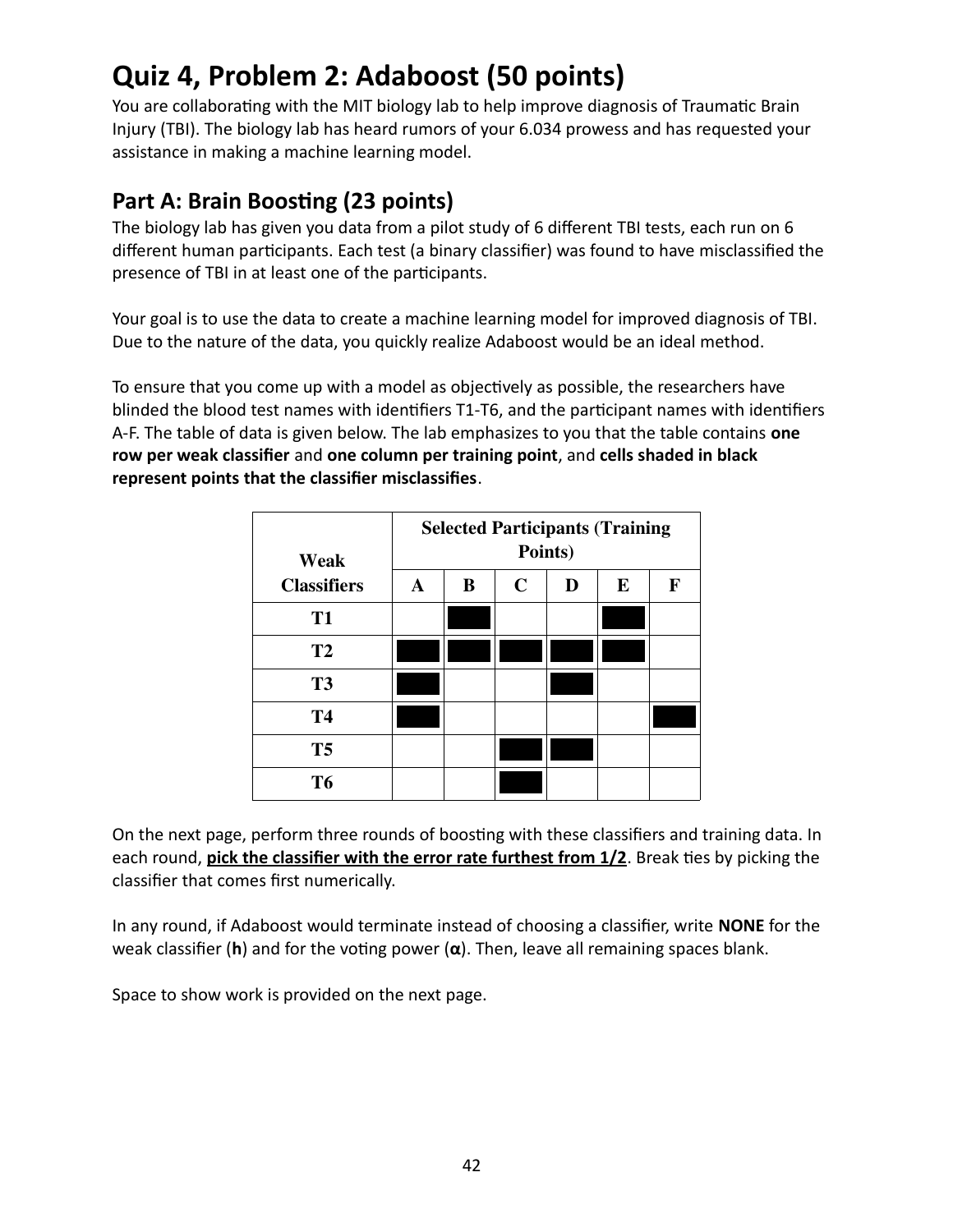|                                    | Round 1 | Round 2 | Round 3 |
|------------------------------------|---------|---------|---------|
| weight A                           | 1/6     |         |         |
| weight B                           |         |         |         |
| weight C                           |         |         |         |
| weight D                           |         |         |         |
| weight E                           |         |         |         |
| weight F                           |         |         |         |
| Error rate of T1                   |         |         |         |
| Error rate of T2                   |         |         |         |
| Error rate of T3                   |         |         |         |
| Error rate of T4                   |         |         |         |
| Error rate of T5                   |         |         |         |
| Error rate of T6                   |         |         |         |
| weak classifier chosen (h)         |         |         |         |
| weak classifier error $(\epsilon)$ |         |         |         |
| voting power $(\alpha)$            |         |         |         |

*Show your work for partial credit:*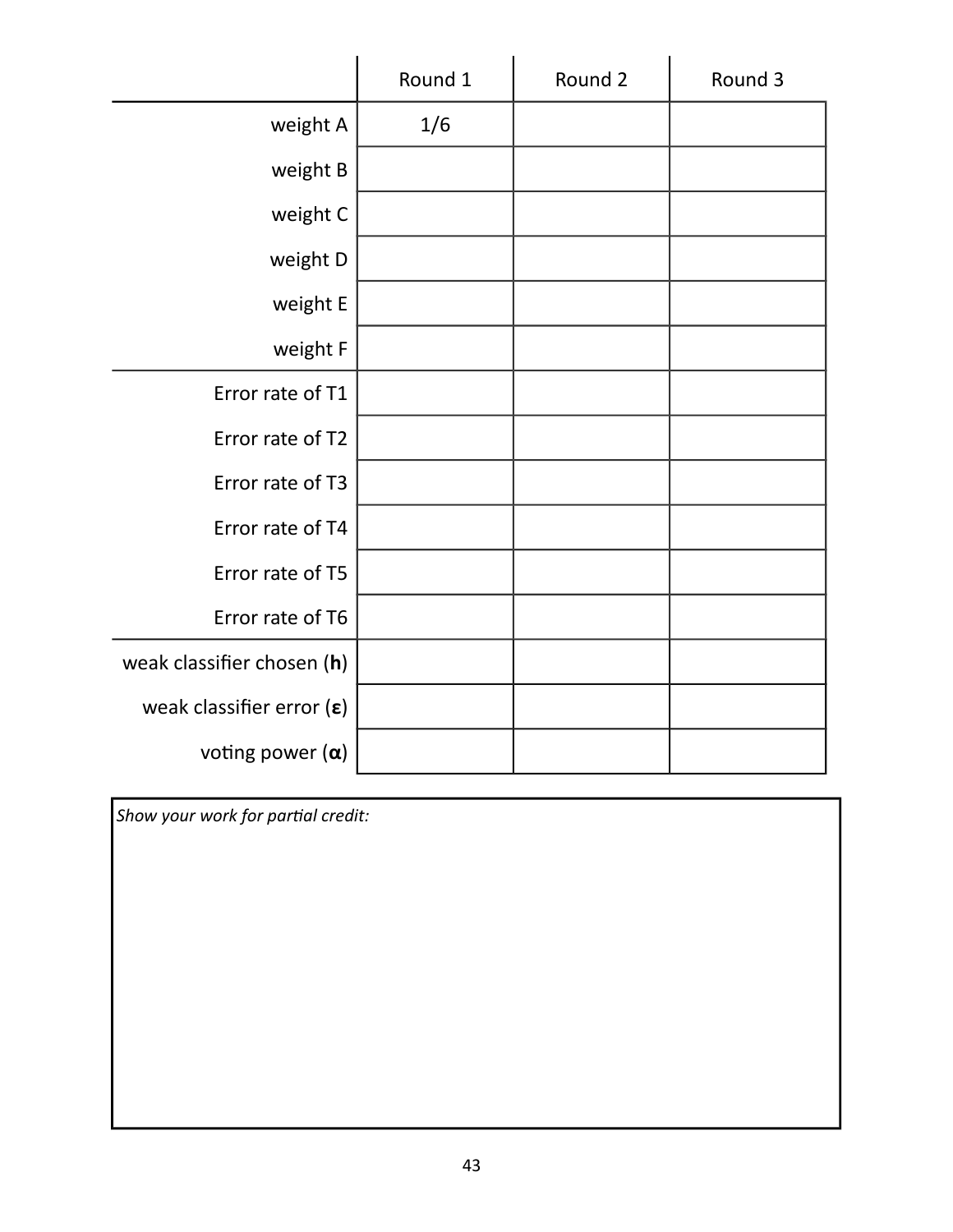#### **Part B: Big-Picture Boosting (12 points)**

After you develop your ensemble classifier in part A, the head researcher excitedly tells you that they have just finished compiling a massive dataset with the results of *hundreds* of different TBI tests and many different trial participants.

The lab gives you several tables of these results. **These tables are of the same format as the one in part A**, but are much bigger. Again, in every table, each row represents a particular binary test for TBI, and each column represents a trial participant. As before, a *shaded* cell means that the classifier **misclassifies** the presence of TBI in the subject.

For each of the below tables of test misclassifications, circle **YES** or **NO** indicating whether or not the weak classifiers (TBI tests) presented in the table **could be used in boosting to somehow create a** *perfect* **ensemble classifier H**: